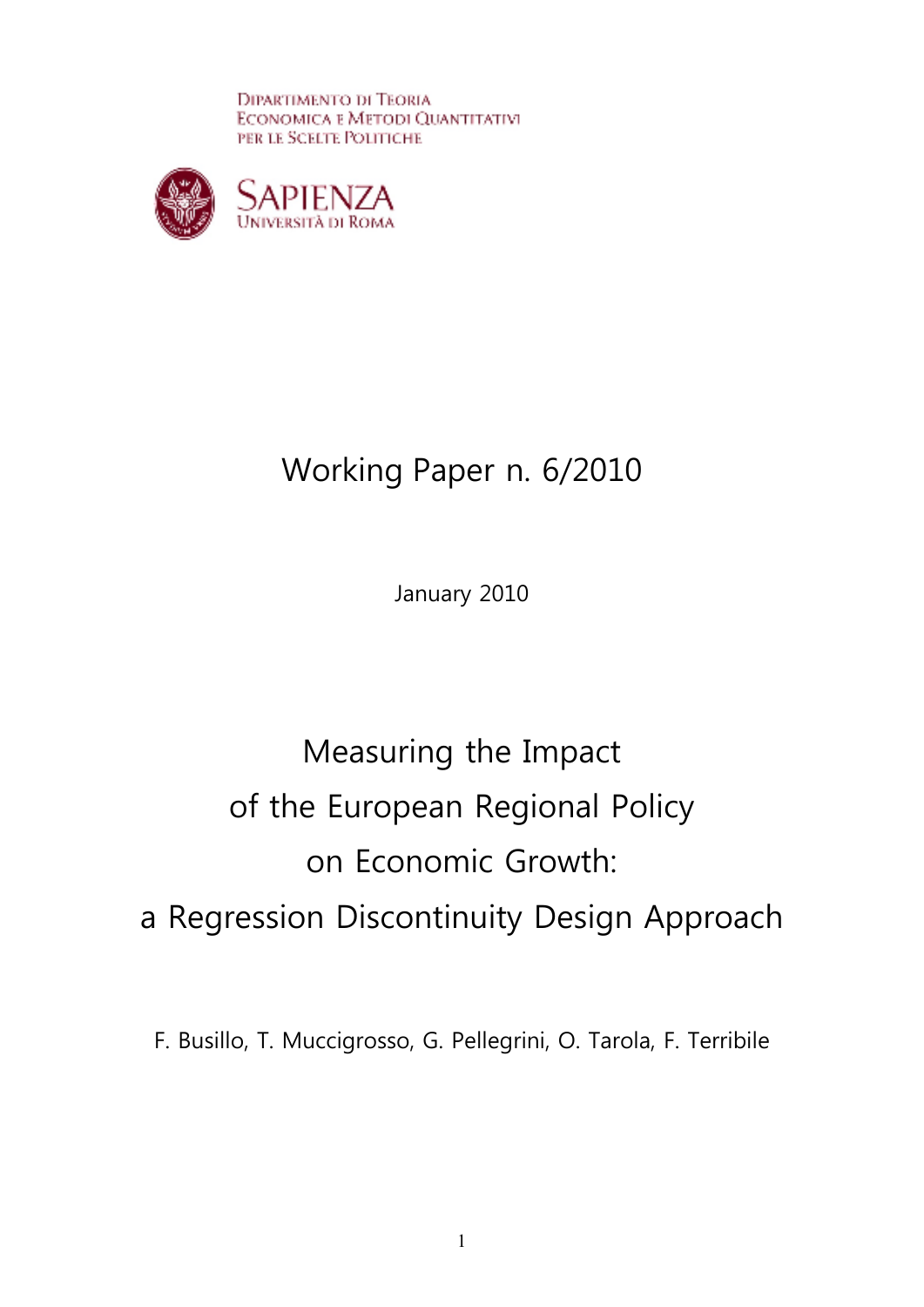## **Measuring the Impact of the European Regional Policy on Economic Growth: a Regression Discontinuity Design Approach**♣

F. Busillo  $(*)$ , T. Muccigrosso  $(*)$ , G. Pellegrini  $(**)$ , O. Tarola  $(**)$ , F. Terribile  $(*)$ 

*January 2010* 

### **Abstract**

Given the increasing share of the EU budget devoted to Regional Policy, several studies have tried to identify the policy's contribution to regional economic growth. However, so far no consensus has been reached on the effectiveness of Cohesion policy, due to both limitations in data availability and comparability at regional level, and the difficulties in isolating the effects of the policy from the confounding effect of other factors. The purpose of this paper is to assess the effectiveness of UE Regional Policy, using a counterfactual method - the regression discontinuity design (henceforth RDD). We exploit the allocation rule of regional UE transfer: regions with a per capita GDP level below 75% of the EU average receive a huge amount of UE structural funds transfers. The sharp RDD is based to the jump in the probability of EU transfer receipt at the 75% cut-off point. Comparing the economic scenario arising under policy interventions with a 'counterfactual' situation - what would have happened if the policies were not implemented - we identify the economic effect of European regional interventions and show that they are positive and statistically significant. The most part of the larger growth of Obj. 1 regions in the period 1995-2006 can be attributed to Regional Policy.

### **JEL**: O18, O47, C14.

<u>.</u>

**Keywords**: cohesion policy, regional growth, evaluation policy impact, regression discontinuity design.

<sup>♣</sup> We are grateful to participants at seminars in Paris (OECD), Bruxelles (European Commission) and Rome (Department of Economic Theory and Quantitative Methods for Political Choices, "Sapienza" University of Rome), where a preliminary version of this paper was presented, for useful comments and suggestions. We are deeply indebted to the Department for Development and Economic Cohesion of the Italian Ministry of Economic Development for its essential support. The views expressed are those of the authors and do not imply the responsibility of the respective **Institutions** 

<sup>(\*)</sup> Ministero dello Sviluppo Economico, Dipartimento per lo Sviluppo e la Coesione Economica.

<sup>(\*\*)</sup> Sapienza Università di Roma, Dipartimento di Teoria Economica e Metodi Quantitativi per le Scelte Politiche.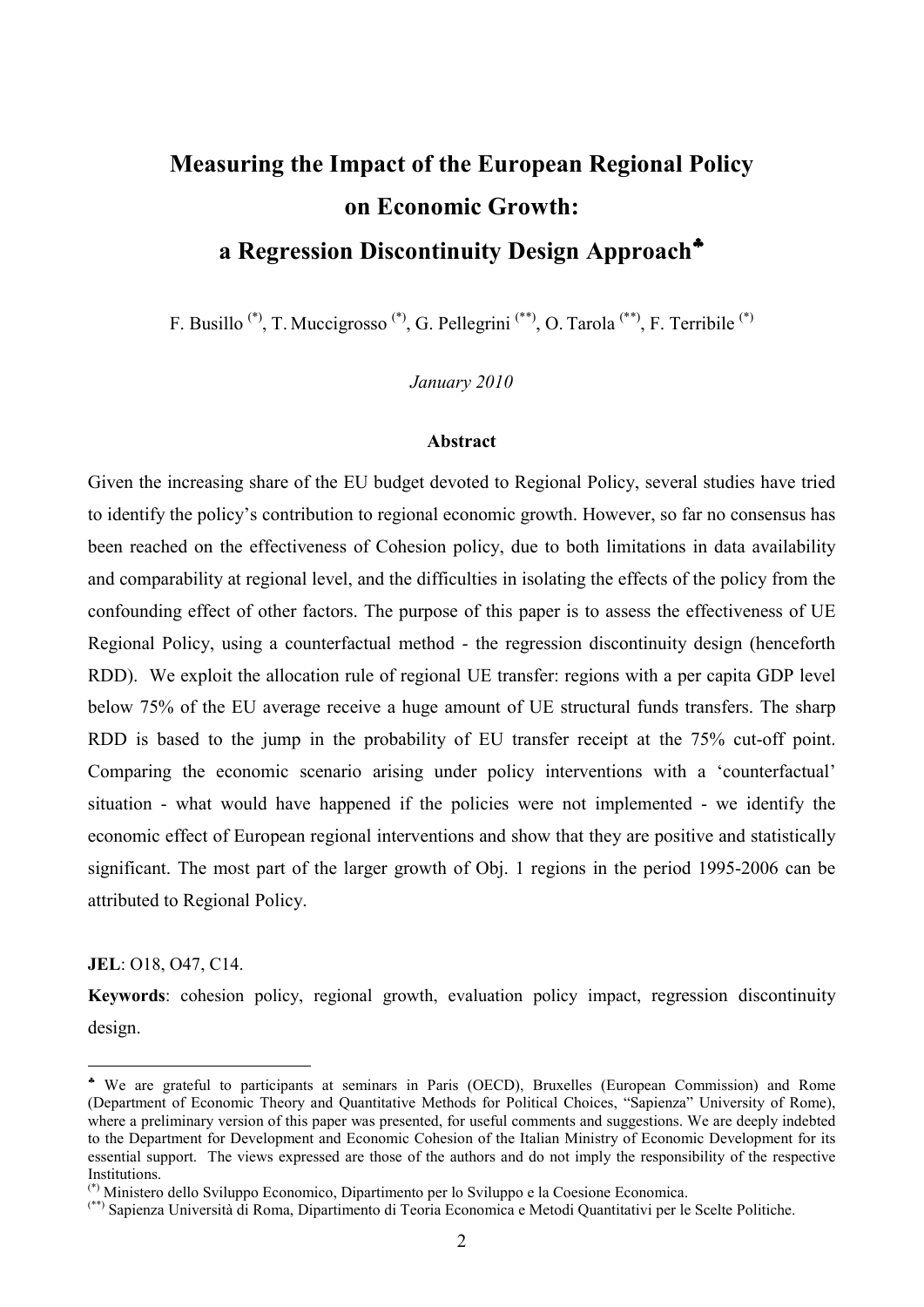### Index

| 4. Evaluating the effect of EU regional policy using a regression discontinuity design  13 |  |
|--------------------------------------------------------------------------------------------|--|
|                                                                                            |  |
|                                                                                            |  |
|                                                                                            |  |
|                                                                                            |  |
|                                                                                            |  |
|                                                                                            |  |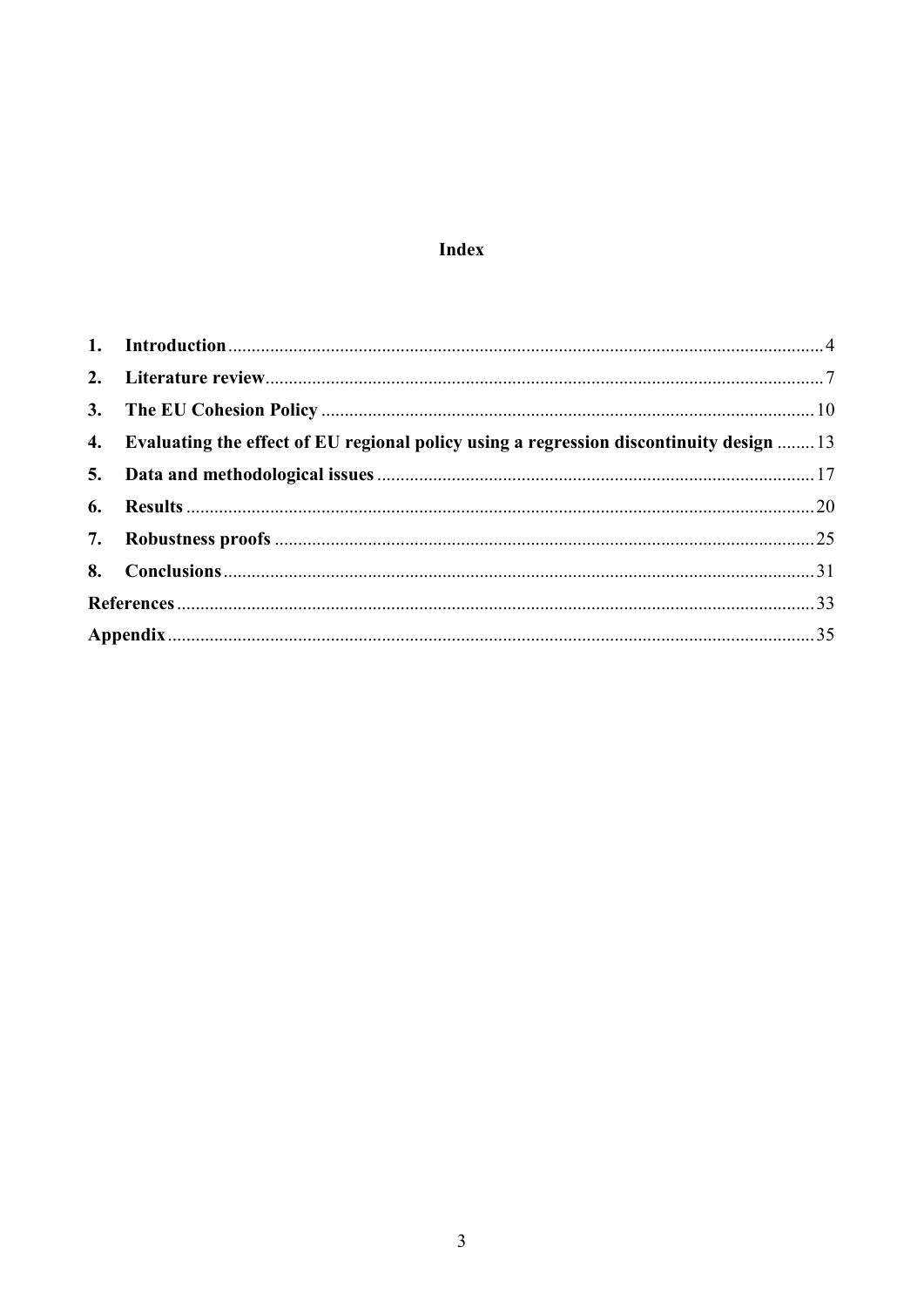### **Introduction**

-

The purpose of this paper is to assess the effectiveness of Regional policy, using a reliable and comparable dataset and a counterfactual method - the regression discontinuity design (henceforth RDD) - to evaluate the policy impact on economic growth.

Regional policy - or Cohesion policy - is one of the key axes of EU integration, together with single market and monetary union. Its objectives are anchored in Article 158 of the Treaty establishing the European Community, which states that: "In order to promote its overall harmonious development, the Community shall develop and pursue its actions leading to the strengthening of its economic and social cohesion. In particular, the Community shall aim at reducing disparities between the levels of development of the various regions and the backwardness of the least favoured regions or islands, including rural areas"<sup>1</sup>.

In the period 2007-2013, a relevant share of the EU budget – around 36 per cent ( $\epsilon$ 347 billion) – is intended for this purpose. The majority of this funding targets the most disadvantaged European regions, identified on the basis of EU statistical indicators and criteria. Although low as a percentage of total EU GNI (0,38 per cent), still Cohesion policy represents an important share of resources devoted to public investment policies in the least prosperous regions and Member States of the Union<sup>2</sup>.

Given the increasing share of the EU budget devoted to Regional policy since the mid-1970's<sup>3</sup>, numerous studies have tried to shed light on the policy's contribution to economic growth and convergence. However, after more than thirty years of policy intervention, empirical evidence remains mixed and contradictory. No consensus exists on the effectiveness of Cohesion policy.

While some econometric analyses suggest that Regional policy has a significant positive impact on growth and convergence (de la Fuente and Vives, 1995; Cappelen *et al.*,2003; Beugelsdijk and Eijffinger,2005), others find only conditionally-positive effects, depending on the quality of institutions, country's openness, (see, *inter alia*, Ederveen *et al.,* 2002 and 2006). Finally, a large amount of works estimates the impact as not statistically significant or even negative (Fagerberg and Verspagen 1996; Boldrin and Canova, 2001; Dall'erba and Le Gallo, 2008; Hagen and Mohl,

<sup>&</sup>lt;sup>1</sup> The Lisbon Treaty, which has yet to be ratified by all Member States, modified the text referring to economic, social and territorial cohesion.

 $2$  In the period 2000-2006, Regional policy commitments amounted, on average, to an estimated 60 per cent of total public capital expenditure in Portugal, 48 per cent in Greece and 24 per cent in Spain. See European Commission (2007).

<sup>3</sup> Since the establishment of the European Regional Development Fund (ERDF) in 1975, financial resources for Cohesion policy have progressively increased, from a mere 5 per cent of the total Community budget (1.3 billions European Unit of Account) to around 36 per cent over the present 2017-2013 period. See Manzella and Mendez (2009).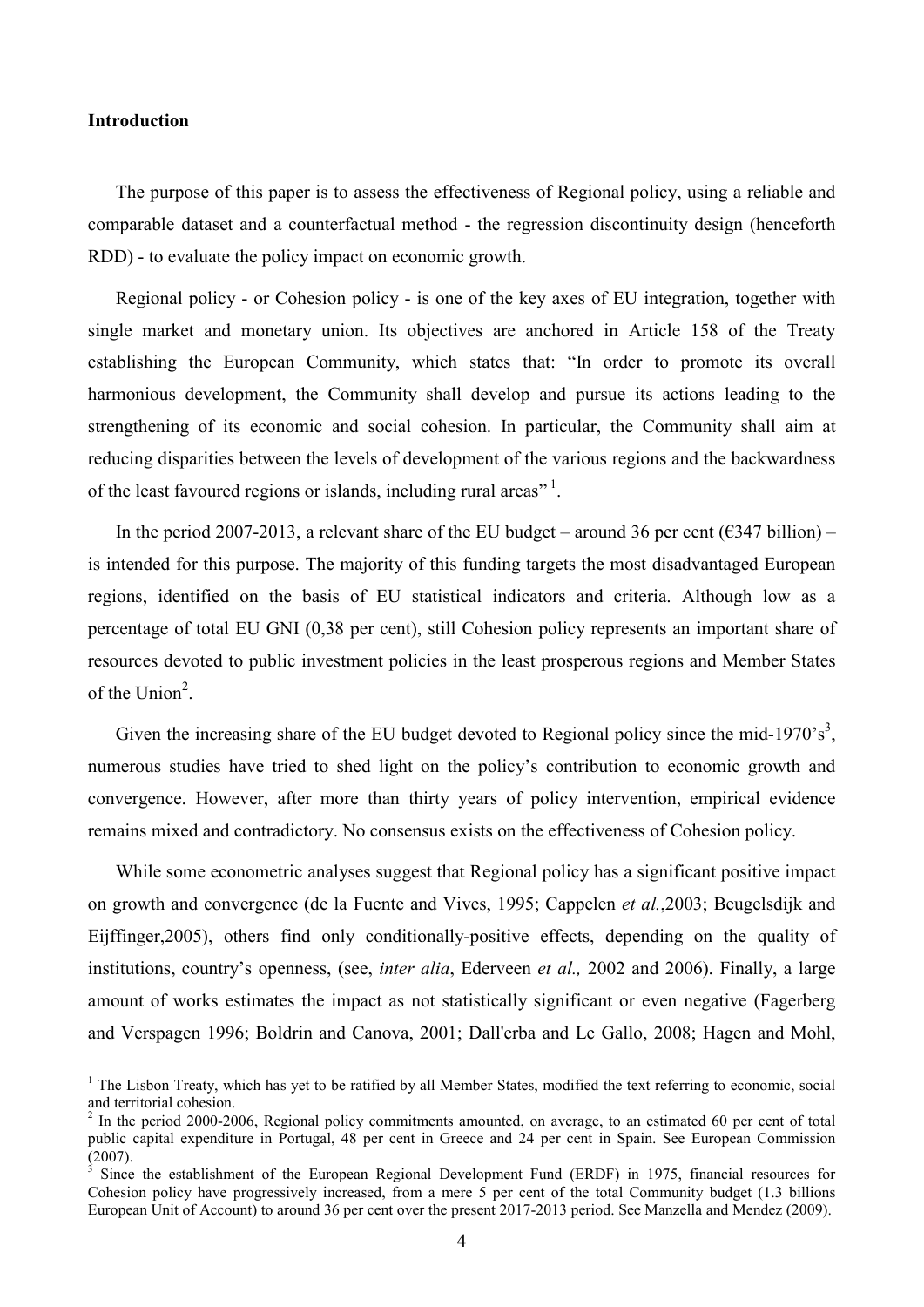2008).

This is mixed evidence is due not only to limitations in data availability and comparability at regional level, but also (and mainly) to the difficulties faced when isolating the effects of Regional policy from the confounding ones induced by other factors.

Close in spirit to the above mentioned literature, and in order to overcome the above referred difficulties, we depart from it as we identify the Regional policy effects on the basis of the so called Regression discontinuity design. This method, rarely used in the evaluation of Cohesion policy programmes, compares the economic scenario arising under policy interventions with a 'counterfactual' situation - what would have happened if the policies were not implemented<sup>4</sup>. The counterfactual approaches have been used to our knowledge only in two recent papers. Mohl and Hagen (2008) apply a generalized propensity score to indicate that Structural funds payments have a positive, but not statistically significant, impact on the regions growth rates. Becker *et al.* (2008), in a paper close to the approach we use, inferred causal effects of Objective 1 interventions on EU regions using a regression discontinuity design based on panel data at NUTS 3 level. They isolate and identify the Regional policy role in fostering economic cohesion. However, the paper does not fully exploit the consequences of the RDD in terms of estimation and testing.

Although *a priori* the RDD allows to isolate regional policy impact, the analysis of EU regional policy is still complex, for several reasons. Not only the limited number of observations, but also the high variability of regional growth with respect to the initial level of GDP per capita can strongly affect the statistical precision of estimates. In order to overcome these potential pitfalls, in the paper we perform different analyses, using parametric and non parametric estimators, and modifying a number of key characteristics (e.g. specification, sample, bandwidth, kernel function). Moreover, different tests are presented as suggested by Lee and Lemieux (2009) and Imbens and Lemieux (2008).

Quite interestingly, we find that EU Regional Policy in Objective 1 regions has a positive and significant impact on growth. The comparison between regions' performance points to an annual GDP per capita growth difference of 0.6-0.9 percentage points in favour of Objective 1 regions, over the period 1995-2006.

The paper is structured as follows. Section 2 summarises the literature and available empirical evidence on the effects of Regional policy. Section 3 describes the institutional design of EU Regional policy. The evaluation method is discussed in Section 4, followed by a presentation of the

<sup>&</sup>lt;sup>4</sup> Remarkable exceptions that have recently tried to apply counterfactual methods in the evaluation of the impact of UE regional policy are Mohl and Hagen (2008) and Becker *et al.* (2008).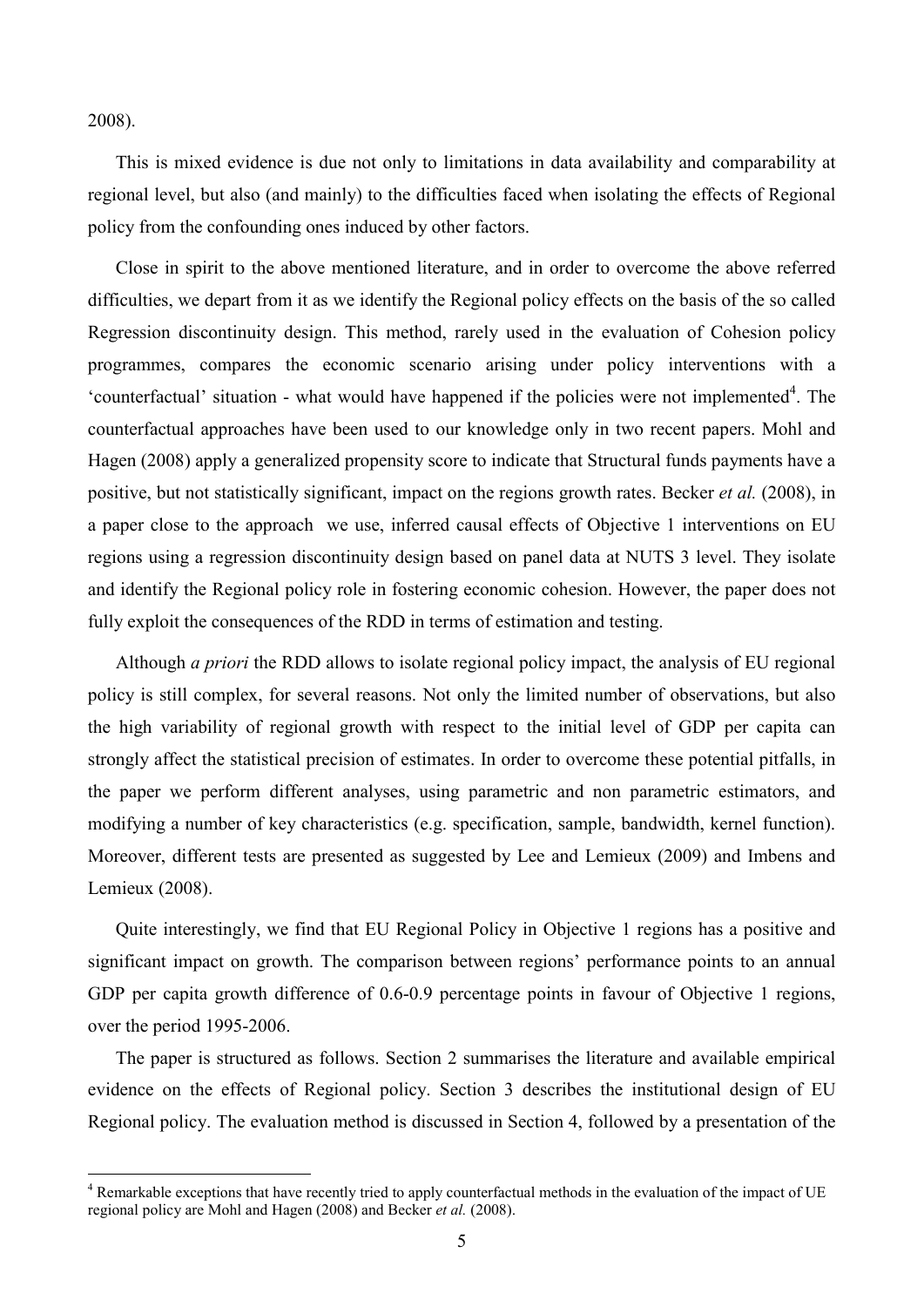database in Section 5. The results of the empirical analysis are discussed in section 6, while section 7 assesses the robustness of the results. Finally, we briefly conclude and define some path for future research.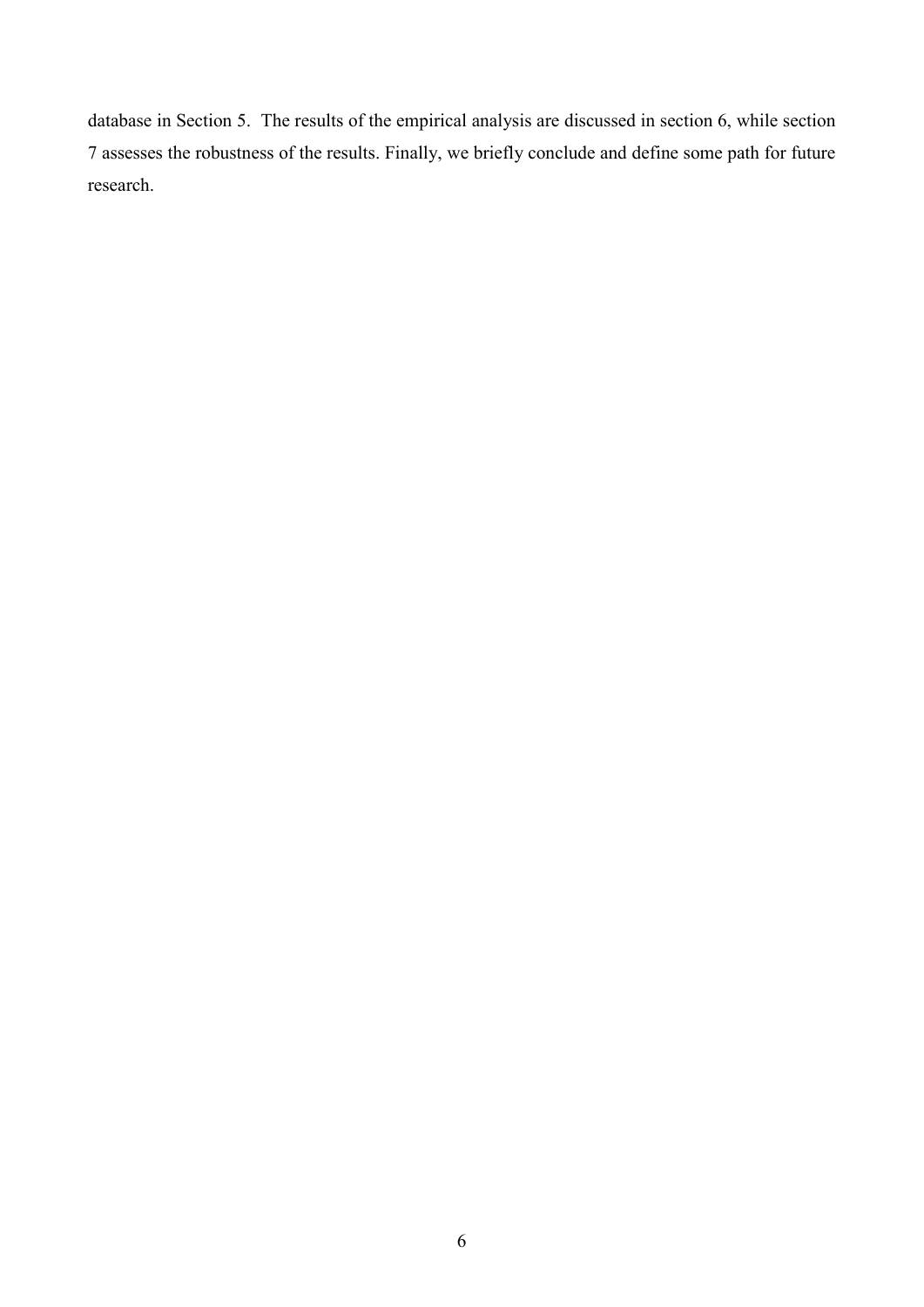### **1. Literature review**

Since the establishment of the European Regional Development Fund (ERDF) in 1975, the reduction of regional disparities - the Treaty general mission - has often been measured in terms of GDP per head. The limits of this perspective is that it may not be capturing the different dimensions of well-being, providing a distorted view of regional disparities in terms of people's quality of life<sup>5</sup>. Indeed, convergence in GDP per head has become a major aspect in assessing the effectiveness of EU Regional policy, disregarding the more general goals of the Treaty to "*promote economic and social progress as well as a high level of employment, and to achieve balanced and sustainable*  development through the strengthening of economic and social cohesion ..." (Article 2)<sup>6</sup>. These considerations, however, do not suggest dismissing GDP or GDP per capita measures, as they continue to provide relevant information in monitoring economic activity, particularly at territorial level where limitations in the cross-country comparability of statistics affect the comparison among regions.

Considering the available empirical evidence on the effectiveness of Regional policy, results are not unanimous depending on model specification, statistical methodologies and observations (such as geographical areas and reference period). In particular, analyses based on econometric studies do not provide a consistent picture on the effects of Cohesion policy. We can therefore classify empirical analysis in three groups depending on their results: a first group of studies finding a positive impact of Cohesion policy on growth and convergence, a second group finding mix results, and a third group according to which the effects of Regional policy are not significant or even negative.

Among the first group of studies (de la Fuente and Vives, 1995) estimate a growth model that includes public and human capital, and using Spanish regional data for the 1980-90 show that the potential impact of public investment in infrastructure and education on productivity growth is considerable. Hence, supply-side Regional policies have significant effects on income growth and convergence, their impact on regional disparities depending on the overall amount of resources devoted to them. Cappelen *et al.* (2003), using a pooled cross-country time-series dataset for the period 1980-1997, show that Cohesion policy has a significant and positive impact on the growth performance of European regions. However, they also stress that the economic impact is stronger in more developed environments, suggesting the need to accompany regional support with national policies that facilitate structural change and increase R&D capabilities in poorer regions. Finally, in

<sup>&</sup>lt;sup>5</sup> On the limits of GDP as an indicator of economic performance and social progress see the recent report by Stiglitz, Sen and Fitoussi (2009).

<sup>6</sup> See Monfort (2009).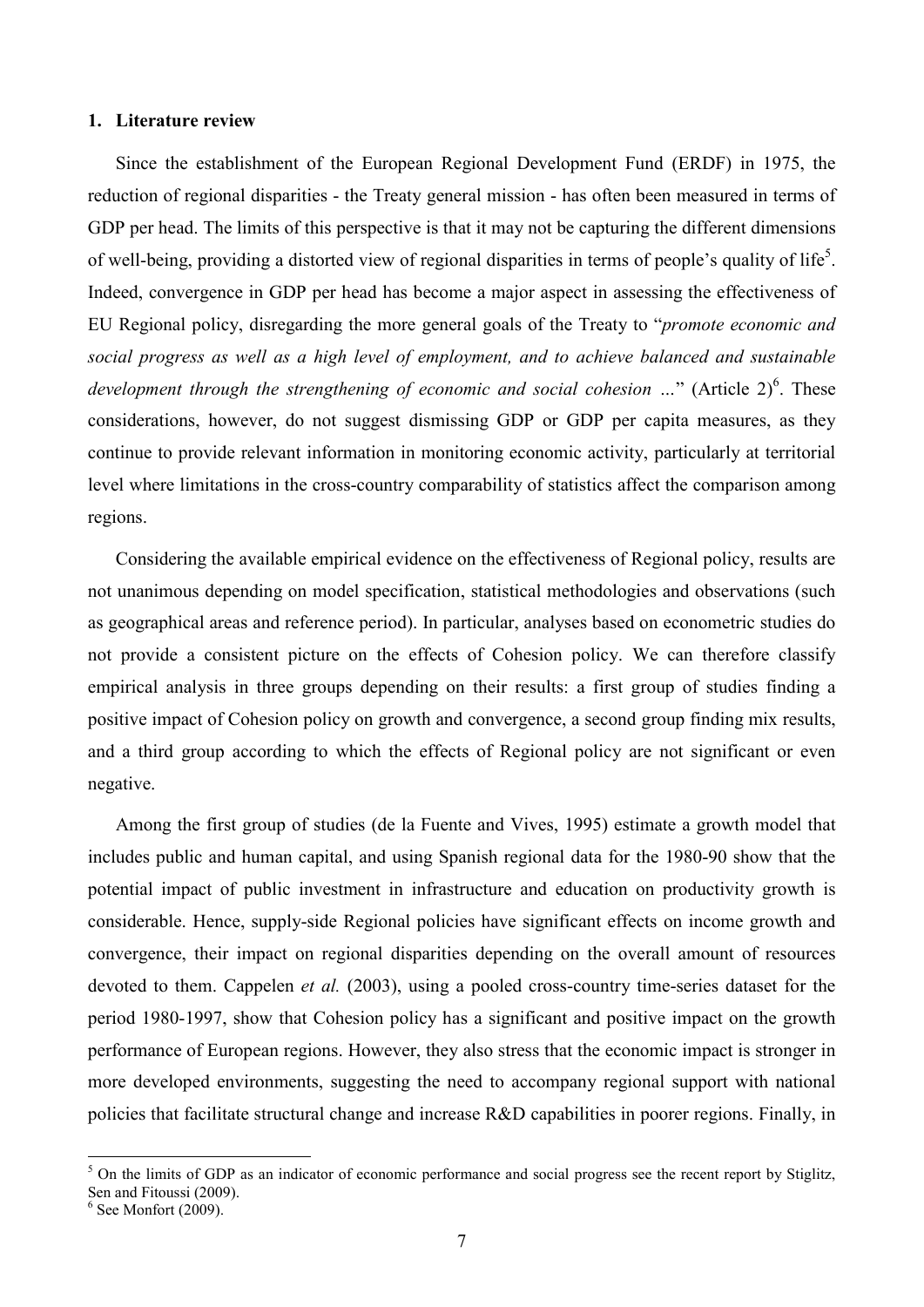a study by Beugelsdijk and Eijffinger (2005), using a panel regression of the EU-15 countries for the period 1995–2001, a positive relationship between (lagged) Structural Funds expenditure and GDP growth at the national level is found.

A positive impact of regional policy is also found by the literature on simulation models, initiated by the so called HERMES model in 1990s. Performed only for Ireland to analyse mediumterm supply side shocks in the 1970s and 1980s (Bradley, Fitz Gerald and Kearney, 1992), in HERMES the cohesion support for 1989-1993 raised Irish GDP with 2.6 percent by the year 2000, whereas the impact on GDP per capita turned out to be much smaller. On the basis of HERMES model, which was considered by the authors themselves too rich and disaggregated for being viewed as a well-suited policy evaluation tool, it was developed the HERMIN model for Ireland, Spain, Greece and Portugal<sup>7</sup>. Both the programming periods 1994-1999 and 2000-2006 have been considered (Bradley *et al.*, 2001). As far as the analysis of the Funds impact over the period from 1994 to 1999 (which ignores both the carry-over impacts of Structural Funds 1989-93, and the successive Structural Funds aid for the period 2000- 2006), it emerges that the aggregate impacts on the level of GDP in Portugal are quite large and over 4.5 percent with respect to "no- Structural Funds" benchmark in 1999, in Greece and Spain about 2 percent, while Ireland they are at almost 3 percent. Further, from an evaluation performed for the eastern Germany, the Funds impacts over the period 1994-1999 turned out to be equal to 4 percent. Simulations for the successive programming period 2000-2006 still confirm the enhancing growth role of these Funds (Bradley *et al.*, 2003)<sup>8</sup>. A further analysis on the basis of HERMIN model has been conducted by Fitz Gerald (2004). Quite interestingly, it emerges from his work that although the amount of Funds employed for sustaining cohesion results to be low with respect to the needs of countries, still the cohesion policy seems to play a significant role in enhancing convergence. Finally, a positive impact of Funds is found by QUEST II, a forward-looking model of the EC that focuses on the demand side (Röeger, 1996) and assumes that the macroeconomic impact of the Funds takes place as an increase in the public capital stock, which in turn affects a neo-classical production function. This model has been adopted for ex-post evaluation of the programming period 1983-1993 and 1994-1999, and for ex-ante evaluation of the programming period  $2000-2006^9$ . It is worth noting that mainly because of the forward-looking expectations and the endogenous determination of real interest and exchange rates (which are exogenously given in HERMIN), the results provided by the QUEST II simulations for

<u>.</u>

 $<sup>7</sup>$  Hermes embeds 10 sectors and more than 700 equations, while HERMIN is just a four-sector model. Detailed results</sup> of the resulting simulations are published in each of the Objective 1 Community Support Frameworks 2000-06 ("CSF") for the programming of Structural Funds in these four countries.

<sup>&</sup>lt;sup>8</sup> Due to the specific characteristics of eastern Germany, the short time series available and the strong dependence on the western German economy, this version of HERMIN model is simplified with respect to the model used for the above mentioned simulations.

<sup>&</sup>lt;sup>9</sup> See Roeger (1996), EC (2000), and Objective 1 CSF for Spain, Ireland, Greece and Portugal.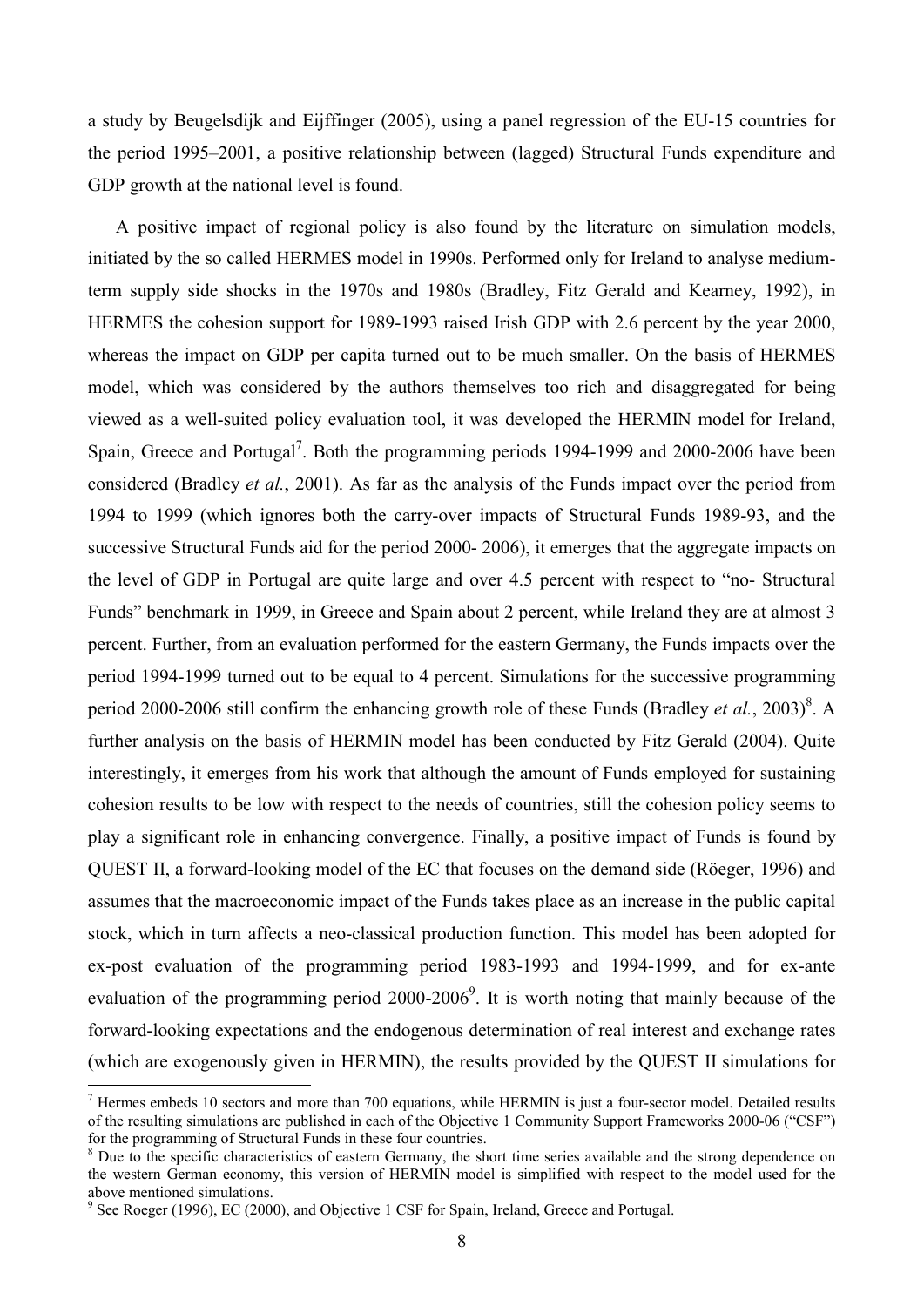Greece, Spain Ireland and Portugal for real GDP are low compared to the HERMIN simulations.

Others studies find only conditional effectiveness of Regional policy or mixed evidence. Ederveen *et al.* (2002), observing EU-12 countries in the period 1960-1995 find that Cohesion policy fosters economic growth in lagging Member States conditional on the openness of the economy. At the regional level, for a sample of 183 NUTS-2 regions between 1981 and 1996, the estimated impact of cohesion policy on economic growth is positive and significant if one presupposes that each region grows towards its own steady state level of GDP per capita (so that differences will persist). The estimated impact is, however, negligible or even negative if one assumes that regions will converge to the same steady state level of GDP per capita (so that differences will disappear in the long run). Ederveen *et al.* (2006), using a dynamic panel specification with data on 13 EU-countries covering seven five-year periods from 1960–1965 through 1990–1995, attempt to assess the effectiveness of Structural Funds and whether this is conditioned by the "quality of institutions" proxied by quantitative measures of corruption, inflation or openness to trade. They show that when institutional quality is explicitly taken into account, the impact of Structural Funds on regional growth is positive and significant: economies with good institutional quality benefit from the funds.

Finally, a further strand of evaluations of the impact of the Funds on growth and convergence tends to be quite pessimistic. Canova and Marcet (1995) and Fagerberg and Verspagen (1996), for example, do not find any significant impact of the Funds in their convergence regressions. The same result holds for Vanhoudt (2000), looking at the impact of public investment (national and European) in EU regions. Analysing different measures of dispersion at the regional level for a set of 185 NUTS 2 regions during the period 1980–1996, Boldrin and Canova (2001) do not find convergence of regional per capita incomes. Not even signs of accelerating growth rates in less developed regions appear. Thus, they reject the hypothesis of a positive impact of Structural Funds expenditure.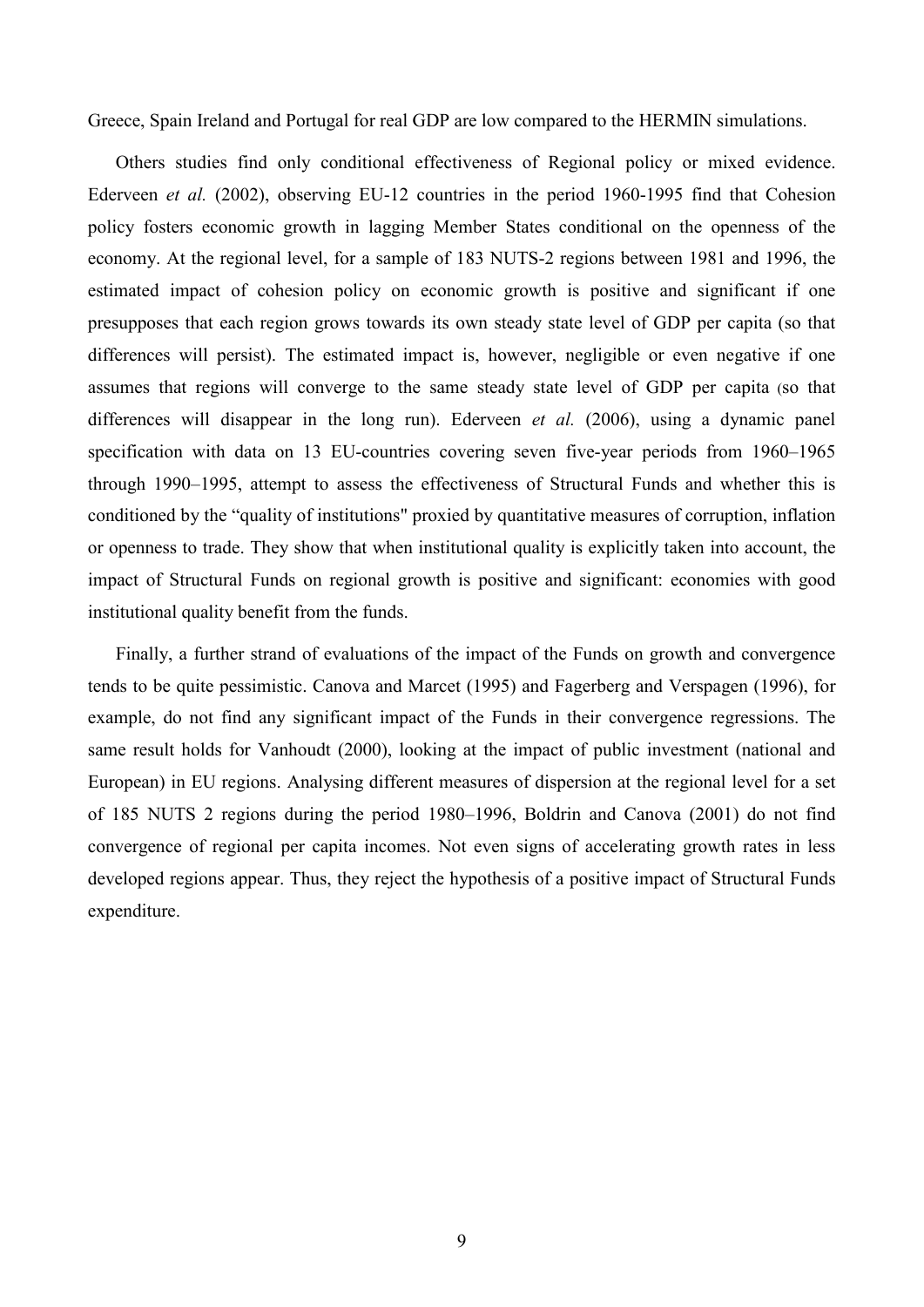### **2. The EU Cohesion Policy**

<u>.</u>

In 1986 the Single European Act of the European Community expressed the objectives of economic and social cohesion for the first time. These objectives were adopted in 1998 by the first regulation giving birth to Cohesion Policy. The need for a European regional development policy has grown in parallel with the European integration process. This policy has in fact always been perceived as an instrument able to contain the risk that the economic development sped up by the creation of a single market among very heterogeneous member states could have exacerbated existing inequalities. In this perspective, the Cohesion Policy is meant to help weaker economies to fill the gap with the rest of the EU and does so by funding development programmes in regions that lag behind in production per capita, whose industry are losing competitiveness or facing high unemployment rates. Developing infrastructure network, supporting enterprises, investing in education, research and innovation activities as well as in environmental protection programmes, are all examples of regional policy initiatives $10,11$ .

Cohesion Policy represents now the second largest policy area in the EU budget after the Common Agricultural Policy (CAP). In the current programming period 2007-2013, it accounts for 347.4 billion euros that correspond to 35.7 per cent of the total EU budget. This figure is significantly higher than the initial percentage of 6.2 per cent of the EU budget in 1975, when the European Regional Development Fund was created, and with respect to the value of 25 per cent of the EU budget in 1988, when a comprehensive regional development policy system was put into action.

Cohesion Policy is a policy concerning the development of regions and is implemented at a regional level. Its intensity, at a territorial level, varies both in terms of goals and funds addressed to different areas. This diversity is reflected in the definition of the priority Objectives of the policy which allow to identify both the scope of the interventions and the territorial eligibility of each European region.

 $10$  A significant shift in investment priorities has been made with the 2007-2013 programming period. A quarter of resources are in fact now earmarked for research and innovation and about 30 per cent for environmental infrastructure and measures combating climate change.

<sup>&</sup>lt;sup>11</sup> Cohesion Policy includes different financial instruments that allow to fulfil the territorial Objectives defined in the regulation, each of them addressing the need of a specific territorial area. Two of the above mentioned financial instruments fall under the Structural Funds programme. The first is the European Regional Development Fund (ERDF), which supports programmes for infrastructure development, job-creating investment, research, innovation as well as environmental protection activities. The second, the European Social Fund (ESF), is aimed at increasing the adaptability of workers and enterprises, enhancing the access to employment as well as the participation in the labour market, thus reinforcing social inclusion. A third additional financial instrument, the Cohesion Fund, goes in favour of member states with a gross national income of less than 90 per cent of the Community average. Originally, this fund was created to help four countries (Ireland, Greece, Portugal and Spain) meet the criteria for joining the single currency. Now it covers the new member states as well as Greece and Portugal, while Spain is still eligible on a transitional basis.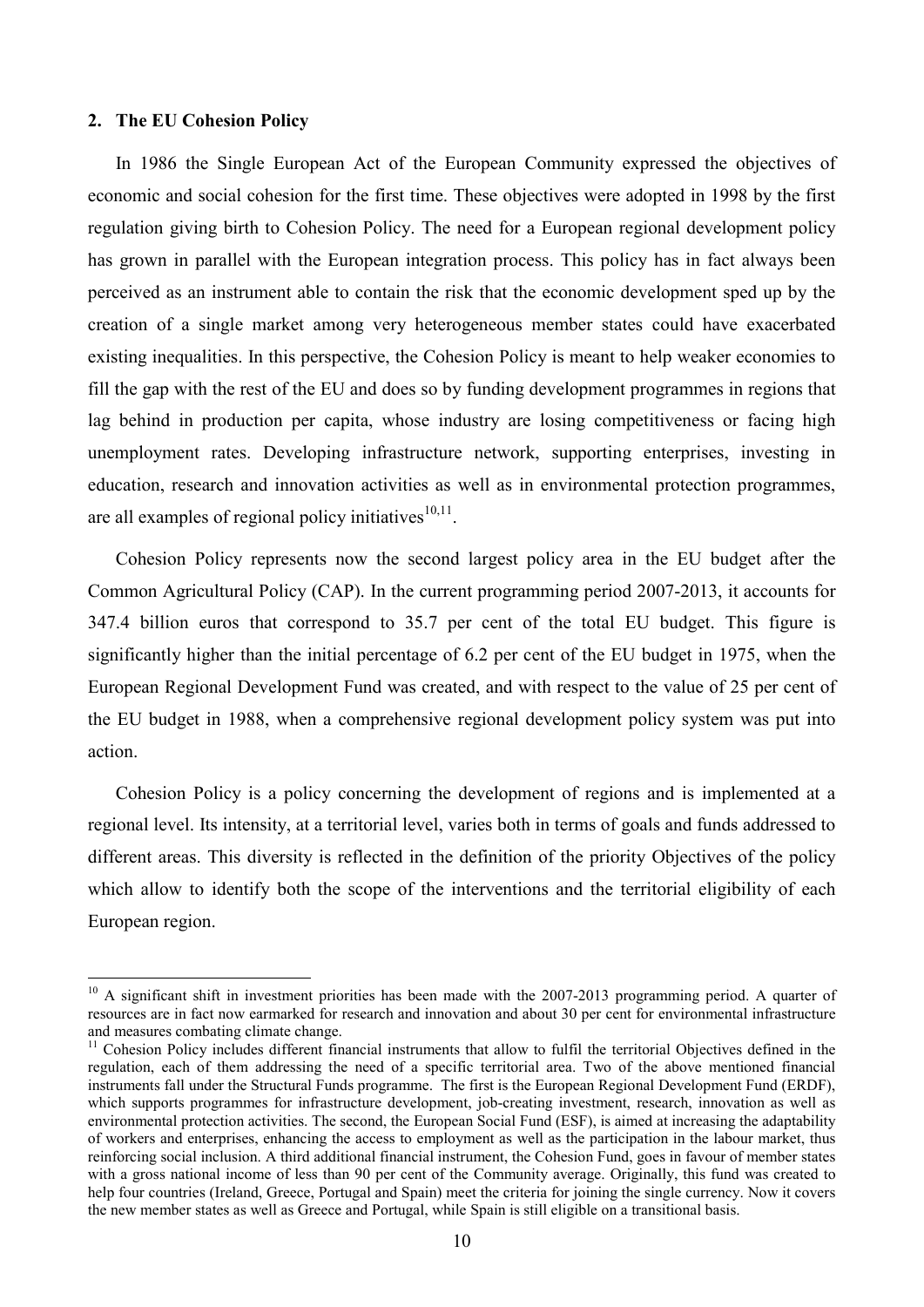After several adjustments made during the three programming periods completed so far (1989- 93, 1994-99, 2000-06), the current Cohesion Policy strategy identifies three territorial Objectives (Convergence, Regional Competitiveness and Employment, European Territorial Cooperation). However in the period of our analysis the priorities were named Objective 1, 2 and 3, described as follows.

The bulk of the Cohesion Policy concerns the so called Objective 1 of the previous programming periods (now Convergence Objective). It aims at speeding-up the convergence of the least-developed regions, which are defined as regions (in statistical terms, NUTS I or NUTS II level, according to the member states) with per capita GDP in purchase parity is less than 75 per cent of the EU average. At present, this Objective concerns 84 regions as well as a population of 170 million plus another 16 regions with 16.4 million inhabitants and a GDP only slightly above the threshold of 75 per cent due to the statistical effect of recent enlargement processes. The latter receives assistance on a transitional basis within the same territorial Objective ("phasing out" regions in the 2007-2013 regulation).

All other EU regions were instead covered by Objectives 2 and 3 of previous programming periods that now are merged in the Regional Competitiveness and Employment Objective. This is the second highest level of funding available from the EU. Its aim is to strengthen, competitiveness, attractiveness as well as employment in regions. At present, it concerns 168 regions, for a total of 314 million inhabitants, included the regions that went out from Objective 1 territorial level at the end of the 2000-2006 programming period and that are currently receiving assistance on a transitional basis ("phasing in" regions in the 2007-2013 regulation). Moreover, Cohesion Policy has always provided assistance for a certain period of time to regions that have improved their economic performance and have been able to move out from Objective 1 territorial level (the "phasing-out" programme) $^{12}$ .

Different territorial Objectives correspond to different concentration of funds, meaning a different amount of per capita Cohesion policy expenditure by regions. Even though Cohesion Policy has always aimed at solving different problems of economic decline in specific areas (areas with industrial decline, areas combating long-term unemployment, facing rural underdevelopment, or suffering problem of urbanization, etc.), supporting the least developed regions has always been its major priority. The definition of "least developed regions" through the adoption of the rule of 75 per cent of per capita GDP with respect to the EU average, as a threshold below which each

<u>.</u>

<sup>&</sup>lt;sup>12</sup> The third Objective, the European Territorial Cooperation Objective, has been introduced in the 2007-2013 programming period, but it is based on the past experience of Interreg initiatives. It aims at reinforcing cooperation at cross border, trans-national and inter-regional level. It complements the other two Objectives mentioned above as the eligible regions are also eligible for the Convergence and Regional Competitiveness and Employment Objectives.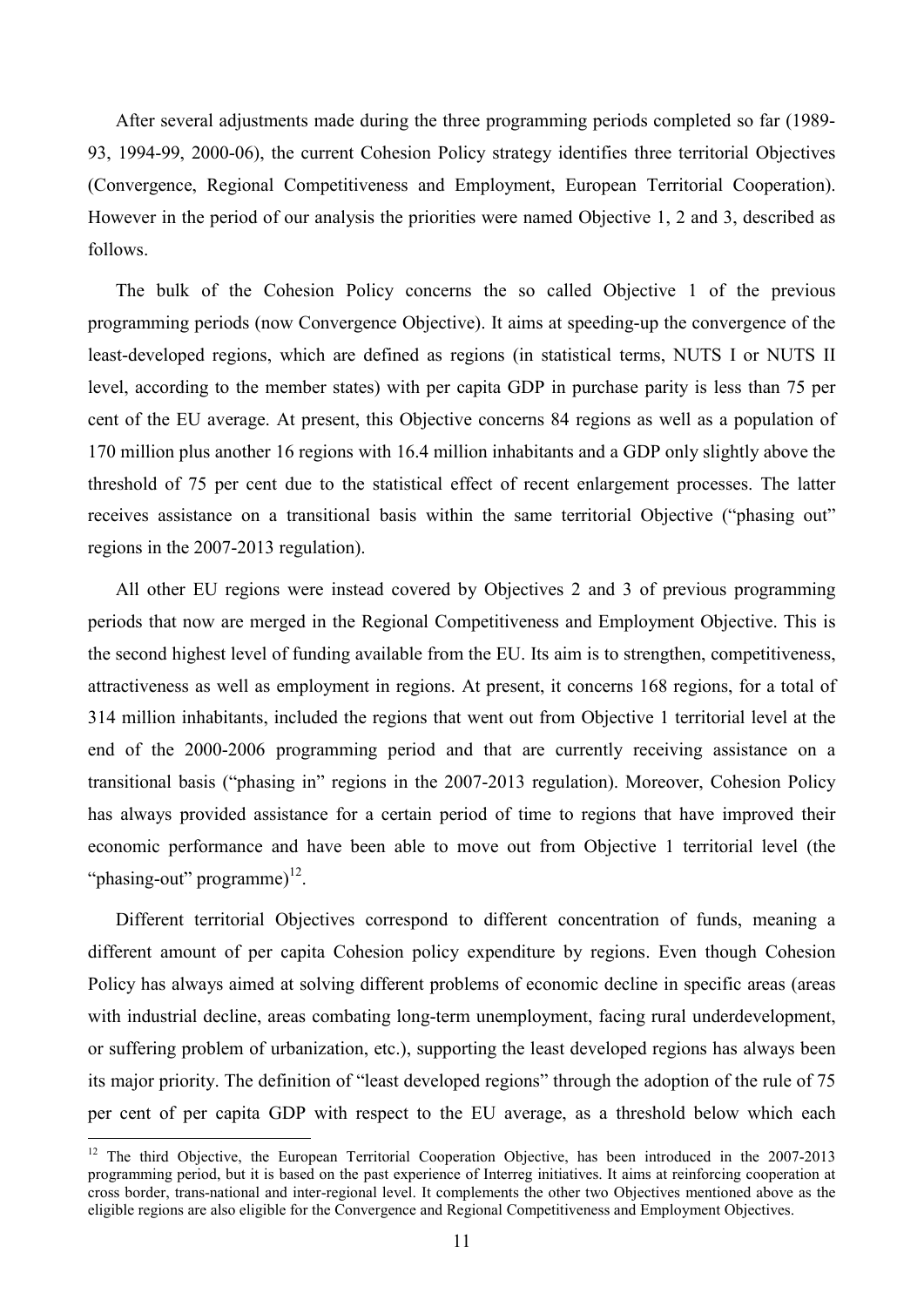European region is entitled to receive assistance within the Objective 1 territorial level, has been kept unchanged during the different programming periods. Regions that have complied with this rule have always been eligible to receive most of the payment.

Despite the adoption of the rule of "75 per cent", the procedure of funds allocation has not always been automatically determined and transparent. This is due to the political negotiations among member states that have often influenced the planning of the EU budget. Consequently, in the past programming periods a number of member states have been entitled to receive assistance within the "Objective 1" framework for their entire territory, even if some regions were not fully in compliance with the criterion set in the regulation. In spite of this, our analysis shows that in the period considered (1989-2005), Objective 1 regions have however received, on average, a larger amount of funds than all other EU regions involved in the Cohesion Policy.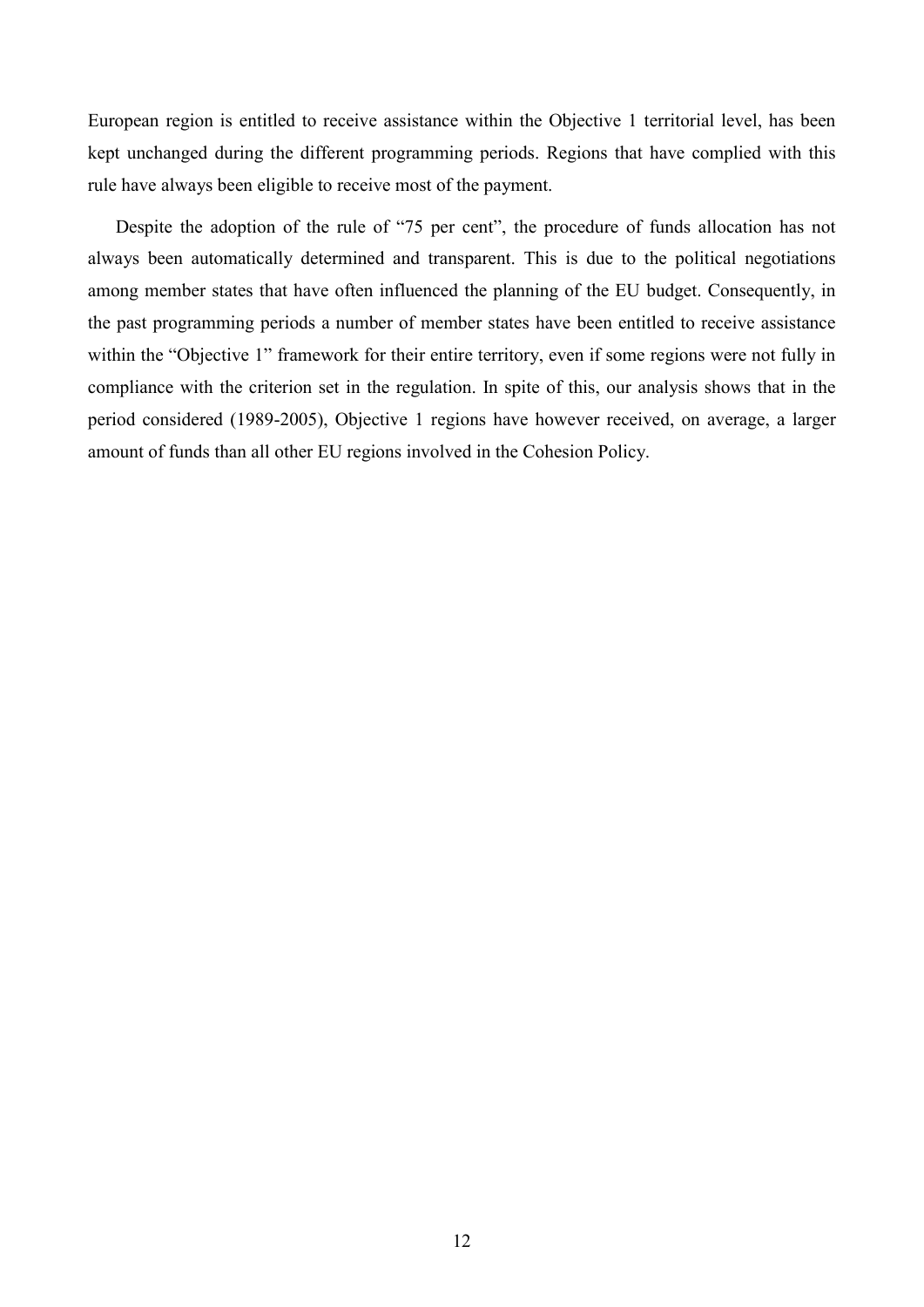### **3. Evaluating the effect of EU regional policy using a regression discontinuity design**

The key issue when evaluating public policies is to identify their own effect apart from the ones determined by other factors.

The Regression Discontinuity Design (RDD), an evaluation method, introduced by Thistlethwaite and Campbell (1960), well fits this aim. Traditionally, it develops as a pre-test - posttest program-comparison group strategy where participants are assigned to the program or comparison groups on the basis of a cut-off point properly defined. The rationale at the basis of the RDD is that the average outcome for units marginally above (res. below) the cut-off point can represent a counterfactual for the "treated" group just below (res. above) the threshold.

Admittedly, the observed variable (namely, the so called forcing variable) may itself be associated with the outcome of the treatment, but this association is assumed to be smooth. Therefore any discontinuity of the conditional expectation of the outcome as a function of the forcing variable at the cut-off point is interpreted as evidence of a causal effect of the treatment. It is worthy underlying the distinction between two different RD designs considered in the literature the sharp design and the fuzzy design. In the sharp design, the treatment assignment is a deterministic function of the forcing variable, while in the fuzzy design the treatment is based on a stochastic function. In our paper we adopt the sharp design.

Differently from randomised experiments, where the randomised sample ensures the comparison between statistical units (in our case, NUTS 2 regions) belonging to the treated or nontreated group, in the RDD the observations systematically differ among the two groups. This implies a specific selection rule to distinguish the observations belonging to the treated or nontreated group. In particular, the design requires the identification of a cut-off point to create a discontinuity in the treatment assignment mechanism (in our case, eligible or not eligible for funding from EU Structural Funds $1^{3}$ .

Although, it only identifies treatment effects locally at the cut-off-point, it is worth stressing that its results can be applied to each unit which has a positive probability to be located near the cut-off point (Lee, 2008). Also, from a methodological point of view, inferences which are drawn from a well-implemented RDD are comparable, in terms of internal validity, to the findings emerged from randomized experiments, such as matching on observables, difference-in-differences, and

<sup>&</sup>lt;sup>13</sup> Under certain conditions, the selection of units near the cut-off point can be considered as a randomised experiment. Lee (2008) showed that if units are unable to *precisely* control the forcing variable near the known cut-off point, variation in the treatment status in a neighbourhood of the threshold is randomized, as in randomised experiments. Even when units have some influence over the forcing variable, as long as this control is imprecise – that is, the ex ante density function of the forcing variable is continuous – the consequence will be local randomization of the treatment.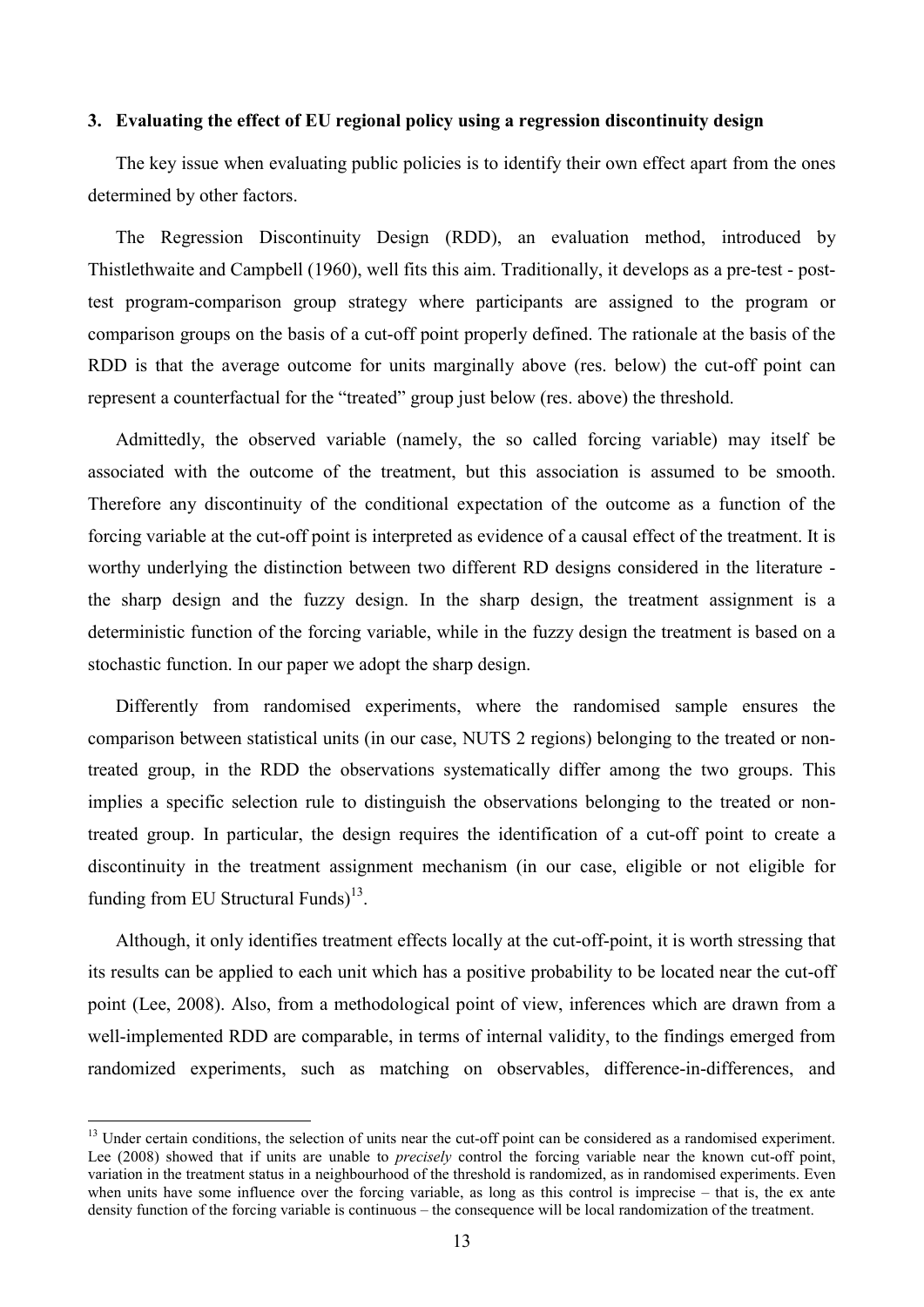instrumental variables. Finally, it bypasses many of the questions related to model specification, both the problem of variables identification and the one related to their functional form (Hahn et al., 2001).

In this paper, we use the RDD approach for estimating the effects of regional policy on the economic growth in  $EU^{14}$ . In our analysis, participants are assumed to be European regions: precisely the regions whose per capita GDP is less than 75 per cent of the EU average (i.e. eligible for funding from the Structural funds under Objective 1) are considered as being comparable with those just above the cut-off point (the 75 per cent threshold) not eligible for funding; the forcing variable is the level of regional GDP per capita and the treatment EU Structural funds<sup>15</sup>.

The use of RDD for assessing the impact of EU regional policy is however complex, for several reasons. First, the limited number of observations near the threshold determines a trade-off between the interval extension around the cut-off point and the statistical precision of estimates.

Second, we are faced with a high variability of regional growth with respect to the initial level of GDP per capita, due to the numerous factors which influence the outcome<sup>16</sup>. In this case, the limited number of observations near the cut-off point might produce a group of regions with features that differ markedly from those of non beneficiaries, hindering the accuracy of estimates.

Given the large amount observations very close to the threshold, the idea is that on average, regions to the left and the right of the cut-off point does not systematically differ in their main features except that those to the left of the 75 percent threshold receive EU structural funds while those to the right do not. Also, through comparing the average regional GDP growth of regions receiving EU funds and non beneficiaries at the margin we can control for confounding factors and identify the average policy effect locally at the threshold.

Let us briefly describe below the model at the basis of our work<sup>17</sup>. Let  $Y_i(1)$  and  $Y_i(0)$  denote the potential outcome of region i, where  $Y_i(1)$  is the GDP growth of Objective 1 region (receiving Structural Funds) and  $Y_i(0)$  is the economic growth of non Objective 1 region. We are interested in the difference  $Y_i(1)-Y_i(0)$ . Due to the problem of causal inference (Holland, 1986), we cannot observe this difference at the unit level. For each unit i we observe only one of the two outcome, either  $Y_i(0)$  or  $Y_i(1)$ . Accordingly, we focus on average effects of the treatment.

Let  $W_i$  denote the treatment variable, with  $W_i=1$  if the region receives EU Structural Funds (i.e.

<sup>15</sup> We refer the interested reader to Imbens and Lemieux (2007) for details.

<sup>&</sup>lt;sup>14</sup> See Lee and Lemieux (2009) for a survey of the areas of applied economic research that have used the RDD.

<sup>&</sup>lt;sup>16</sup> Considering running an OLS regression on a constant, the initial level of per capita GDP and a dummy for the treatment: it will explain 13 percent of the outcome.

 $17$  The basic framework is closely related to Imbens and Lemieux (2007), to which the reader is refereed for further details.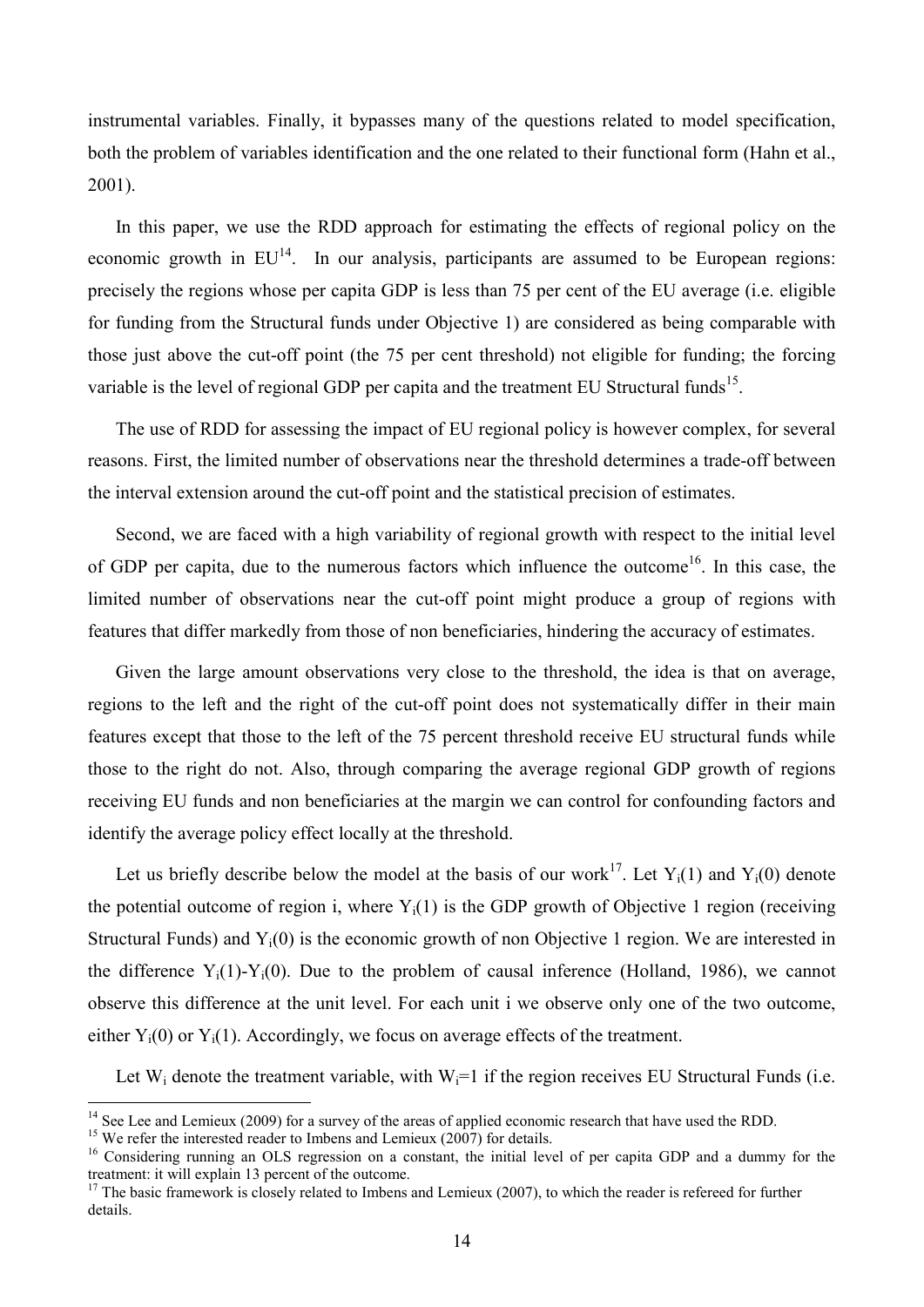is qualified as Objective 1) and  $W_i=0$  if the region does not receive the treatment (i.e. and therefore is non Objective 1). The outcome (GDP growth) for region i can be written as:

$$
Y_i = (1 - W_i)Y_i(0) + W_iY_i(1) = \begin{cases} Y_i(0) & \text{if } W_i = 0\\ Y_i(1) & \text{if } W_i = 1 \end{cases}
$$
 (1)

We consider a vector of pre-treatment variables  $Z_i$ , which are not affected by the treatment. Within these variables, we isolate the covariate  $X_i$ : receiving the treatment (i.e. receiving Structural Funds) is assumed to only depend on whether the level of  $X_i$  is below or above the fixed threshold.

In our case,  $X_i$  is the level of GDP per head (expressed in terms of purchasing power standards, PPS) as a percentage of the EU average (EU-15=100) in the period 1988-1990. Accordingly, for a treated region (i.e. a region eligible for funding from the Structural Funds under Objective 1 the value  $X_i$  is less than the cut-off point of 75 per cent<sup>18</sup>:

 $W_i = 1\{X_i \le c\}$  con  $c = 75$ .

Regions with  $X_i$  above the value  $c$  (non Objective 1) are assigned to the control group (regions not eligible for funding). For finding evidence of an average causal effect of the treatment, we need to verify a discontinuity in the conditional expectation of the outcome (regional GDP growth)

$$
\lim_{x \downarrow c} E[Y_i \mid X_i = x] - \lim_{x \uparrow c} E[Y_i \mid X_i = x]. \tag{2}
$$

In the case of sharp RDD, the average causal effect of the treatment at the discontinuity point is:

$$
\tau_{SRD} = E[Y_i(1) - Y_i(0) | X_i = c]
$$
\n(3)

Of course, it is not possible to observe for each region *i* both the values  $Y_i(1)$  and  $Y_i(0)$ , neither to use a matching method for comparing region *i* with a similar one (i.e. with similar values for all covariates). This implies comparing the average value of regional growth for treated regions and non treated regions at *X=c*.

By design, there are no units with  $X_i = c$  for whom we observe  $Y_i(0)$ . Thus, we exploit the fact that we observe units with covariate values arbitrarily close to *c*. In order to justify this averaging we make a smoothness assumption (i.e. that the relation between  $X_i$  and  $Y_i$  is smooth around *c*), known in the literature as "continuity of conditional regression functions".

$$
E[Y(0) | X = x] \text{ and } E[Y(1) | X = x] \text{ are continuous in } X.
$$

<sup>&</sup>lt;sup>18</sup> This is a case of "sharp design", as the treatment (receiving EU funds) only depends on the level of  $X_i$ .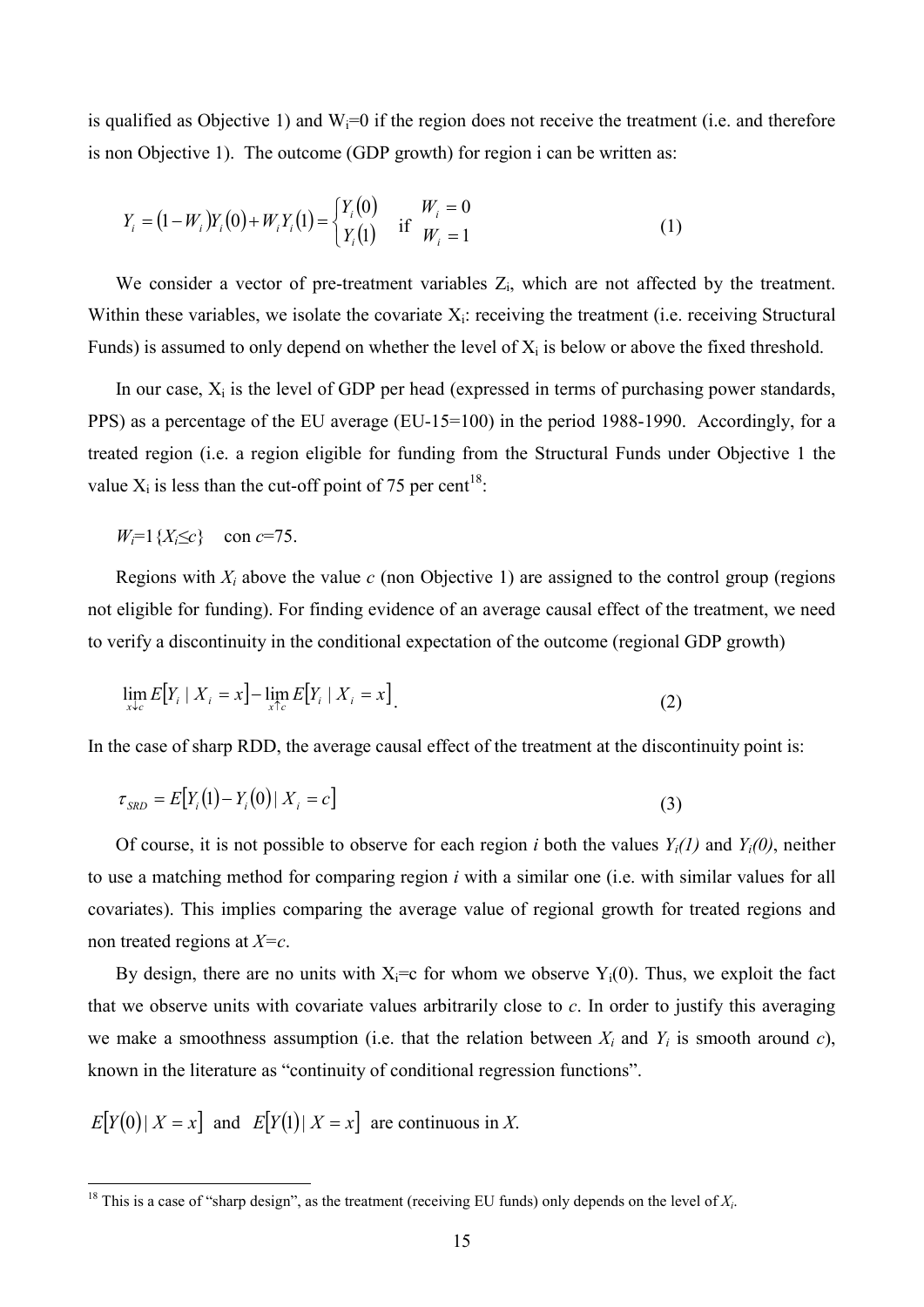This assumption is stronger than required, as we will only use continuity at *X*=c, but it is not reasonable to assume continuity for one value of the covariate *X*. Under this assumption:

$$
E[Y(0) | X = c] = \lim_{x \to c} E[Y(0) | X = x] = \lim_{x \to c} E[Y(0) | W = 0, X = x] =
$$
  
= 
$$
\lim_{x \to c} E[Y | X = x]
$$
 (5)

Thus, the value of the counterfactual outcome in  $X=c$  is equal to the limit of the conditional expected value of the outcome for non treated regions. Similarly, for treated regions:

$$
E[Y(1)|X = c] = \lim_{x \uparrow c} E[Y | X = x]
$$
\n
$$
(6)
$$

Accordingly, the average effect writes as:

-

$$
\tau_{SRD} = \lim_{x \uparrow c} E[Y \mid X = x] - \lim_{x \downarrow c} E[Y \mid X = x]. \tag{7}
$$

Given this, we need to estimate two limits, approaching  $c$  from right and left<sup>19</sup>. Given the sensitivity of results to the estimator and bandwidth in the non parametric case, and to model specification in the parametric case, we will present different analyses and estimations to evaluate the robustness of our conclusions.

Inference is complex though. Here, we use the OLS estimator with robust standard errors in parametric regressions, as suggested by Imbens e Lemieux (2008), and local linear regressions with standard errors computed with the *bootstrap<sup>20</sup>* method (50 replications) in non parametric analyses. Finally, we use the following tests:

- 1) the presence of a discontinuity in the density function of *X* at  $X = c$ , which could signal the existence of manipulations in the forcing variable by the units;
- 2) the presence of other discontinuities in the forcing variables, which will make weaker the assumption that the discontinuity of the outcome at  $X = c$  is an effect of the treatment;
- 3) the presence of variables with a discontinuity at  $X = c$  not affected by the treatment, which could determine the discontinuity of the outcome *Y* at  $X = c$ .

<sup>&</sup>lt;sup>19</sup> Such a type of problem is considered as being as a standard problem of non parametric regression.

<sup>&</sup>lt;sup>20</sup> Bootstrapping is the practice of estimating properties of an estimator (such as mean or variance) by measuring those properties when sampling from an approximating distribution.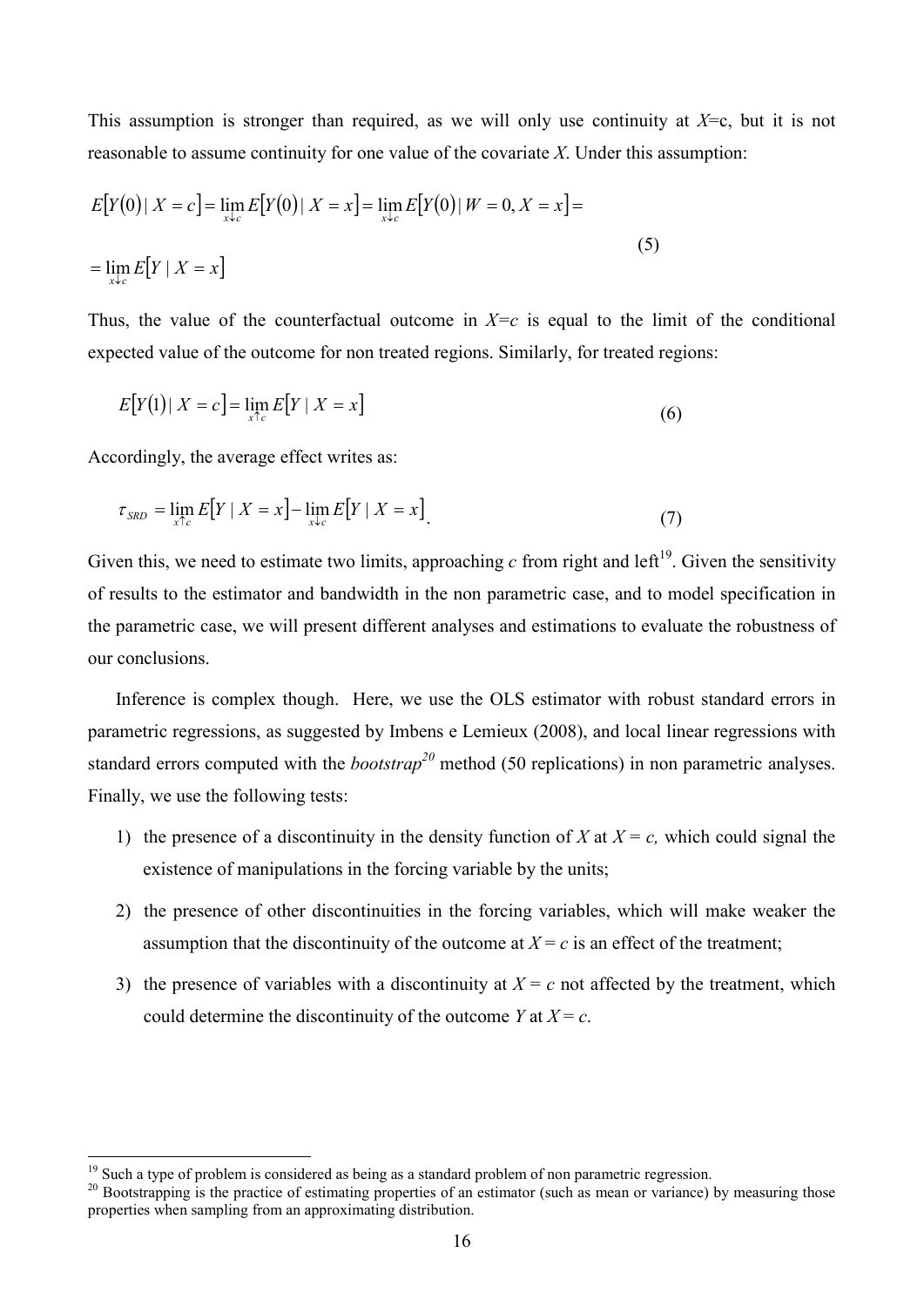### **4. Data and methodological issues**

-

The counterfactual approach has been rarely adopted in the assessment of the impact of EU regional policy. The main difficulty is to isolate the effects of the policy from those of several external confounding factors, i.e. to identify the appropriate counterfactual, that is the outcome in terms of economic growth that beneficiary regions would have reached without EU funds.

The RDD allows the assessment of policy effects without the use of complex econometric models. With this method, regions around the 75 per cent cut-off point are more comparable than regions away from the threshold. Ideally, with many observations very close to the threshold, on average, regions to the left and the right of the cut-off point do not systematically differ in their characteristics except that those to the left of the 75 percent threshold receive EU structural funds and those to the right do not. In a neighbourhood of the threshold, the treatment is assigned as in a randomised experiment. The comparison of average regional GDP growth between regions receiving EU funds and non beneficiaries at the margin allows to control for confounding factors and to assess the average policy effect locally at the threshold.

In this paper we will present different analyses, using parametric and non parametric estimators, modifying a number of key characteristics (e.g. specification, sample, bandwidth, kernel function). Moreover, different tests will be presented as suggested by Lee and Lemieux (2009) and Imbens and Lemieux (2008).

The empirical analysis is based on the specification of a standard convergence equation *à la* Barro. The impact of the European regional policy is measured by a Regression Discontinuity Design, where GDP per head (in PPS) is the *forcing variable* and GDP per head growth rate is the *outcome*.

We consider the EU-15 regions at level 2 of NUTS 2003 Nomenclature, because data at a lower territorial level (i.e. NUTS level 3) are not available $^{21}$ . The period that we have considered for analyzing the regional policy impact is strictly related to the 1988 reform of the Structural Funds, when the amount of financial resources dedicated to the Cohesion policy increased considerably. The poor availability of data (in terms of regional policy expenditure and GDP regional growth<sup>22</sup>) for the programming period 1989-1993 has forced us to limit the analysis to the years 1995-2006, considering the two programming

 $21$  It is not easy to collect statistics with respect to the GDP growth. As a matter of fact, even though the regional economic statistics have been recently improved, regional GDP values in volume are not available in a unique and comparable source. On the other hand, the territorial level that the Cohesion policy refers to is NUTS 2. Disposing of less disaggregated regions, that is using a lower number of statistical units, does not mean working with inaccurate data, but only increase the probability of inconsistent estimates.

 $^{22}$  Data on regional GDP in volume are not directly available. To calculate the average GDP per capita growth rate we dispose of GDP growth rate for the years following the 2000 and, to complete the necessary series, we received the estimates GDP growth rate for the period 1995-2000 by DG Regio.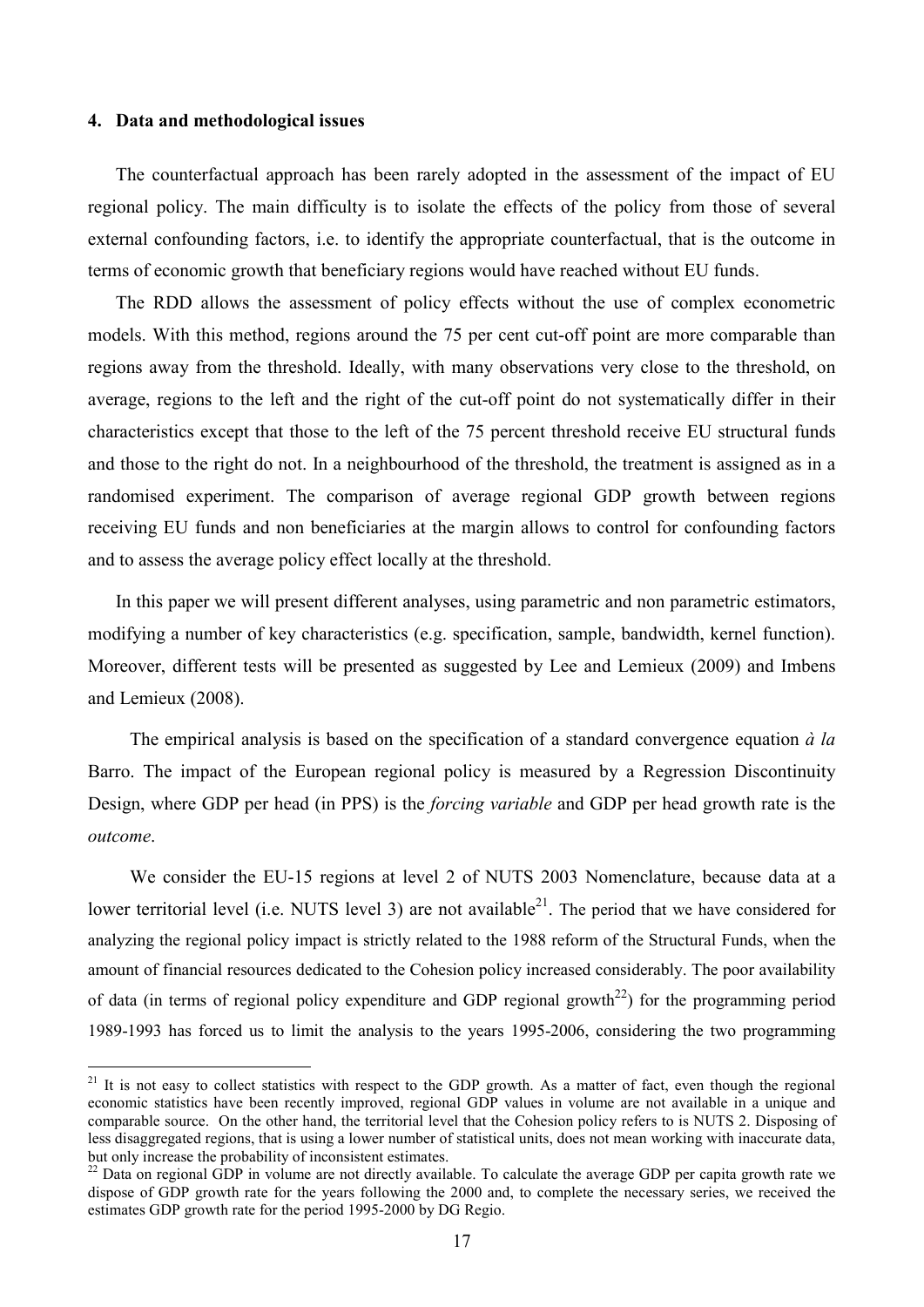periods 1994-1999 and 2000-2006. Moreover, the analysis uses also data on GDP per head for the years 1988-1990. Objective 1 regions are NUTS 2 regions whose per capita GDP, measured in purchasing power parities and calculated on the basis of Community figures for the last three years available, is less than 75% of the Community average. NUTS 2 regions included in Objective 1 in the two programming periods interested by the analysis, 1994-1999 and 2000-2006, are defined as "treated" regions. As we explained before, the last three years available to define Objective 1 regions in the programming period 1994-1999 were years 1988-89-90. The averages of these three GDP per capita values (in PPS at NUTS level 2) represent our *forcing variable* values.

The NUTS 2003 Nomenclature counts 213 NUTS 2 regions, classified in this study as Obj. 1 regions for 71 cases and as non-Obj. 1 regions for the remaining 142 cases. We decided to exclude in the estimates 14 NUTS 2 among the Obj. 1 regions and 9 NUTS 2 among the non-Obj. 1 regions, for a total of NUTS 2 regions analyzed equal to 190. There are several causes that determined this choice:

- 1. we eliminate regions that are not in the Obj. 1 for the overall period considered. They basically are regions in Obj. 1 for the period 2000-2006, but not in the period 1994-1999<sup>23</sup>;
- 2. regions only partially in Obj. 1 for the period  $2000-2006^{24}$ ;
- 3. we eliminated NUTS 2 regions<sup>25</sup> whose per capita GDP average in the period 1988-1990 was above than 75% of the Community average, included in Objective 1 for political reasons.

A central point in the analysis is related to the per capita intensity of policy interventions in the different regions. We observed that Cohesion policy expenditure is non limited to the Obj. 1 regions. Actually, also regions interested by other Objectives receive a not negligible amount of money. Therefore the analysis is based on the differences in growth between "hard financed" regions (Obj. 1) and "soft-financed" regions (non-Obj. 1).

Considering all the regional policy sources of financing (Structural Funds, Cohesion Fund, National and Private resources) in the two programming periods (1994-1999 and 2000-2006) we identify a threshold of per capita expenditure between Obj. 1 and non-Obj. 1 regions, equal to 1960 euro per head approximately<sup>26</sup>. We excluded non-Obj. 1 regions with a per capita expenditure higher than the threshold. This is true for most of Spanish non-Obj. 1 regions that benefit of the Cohesion Fund and also for regions beneficing of special programmes (like some regions in Finland).

<sup>&</sup>lt;sup>23</sup> These NUTS 2 regions are: Burgenland (AT), Itä-Suomi (FI), South Yorkshire (UK), Cornwall and Isles of Scilly (UK), West Wales and The Valleys (UK).

<sup>&</sup>lt;sup>24</sup> They are: Länsi-Suomi (FI), Pohjois-Suomi (FI), Norra Mellansverige (SE), Mellersta Norrland (SE), Övre Norrland (SE);

 $25$  Prov. Hainaut (BE), Corse (FR), Molise (IT), Lisboa (PT).

<sup>&</sup>lt;sup>26</sup> It is the minimum amount of per capita expenditure in Obj. 1 regions.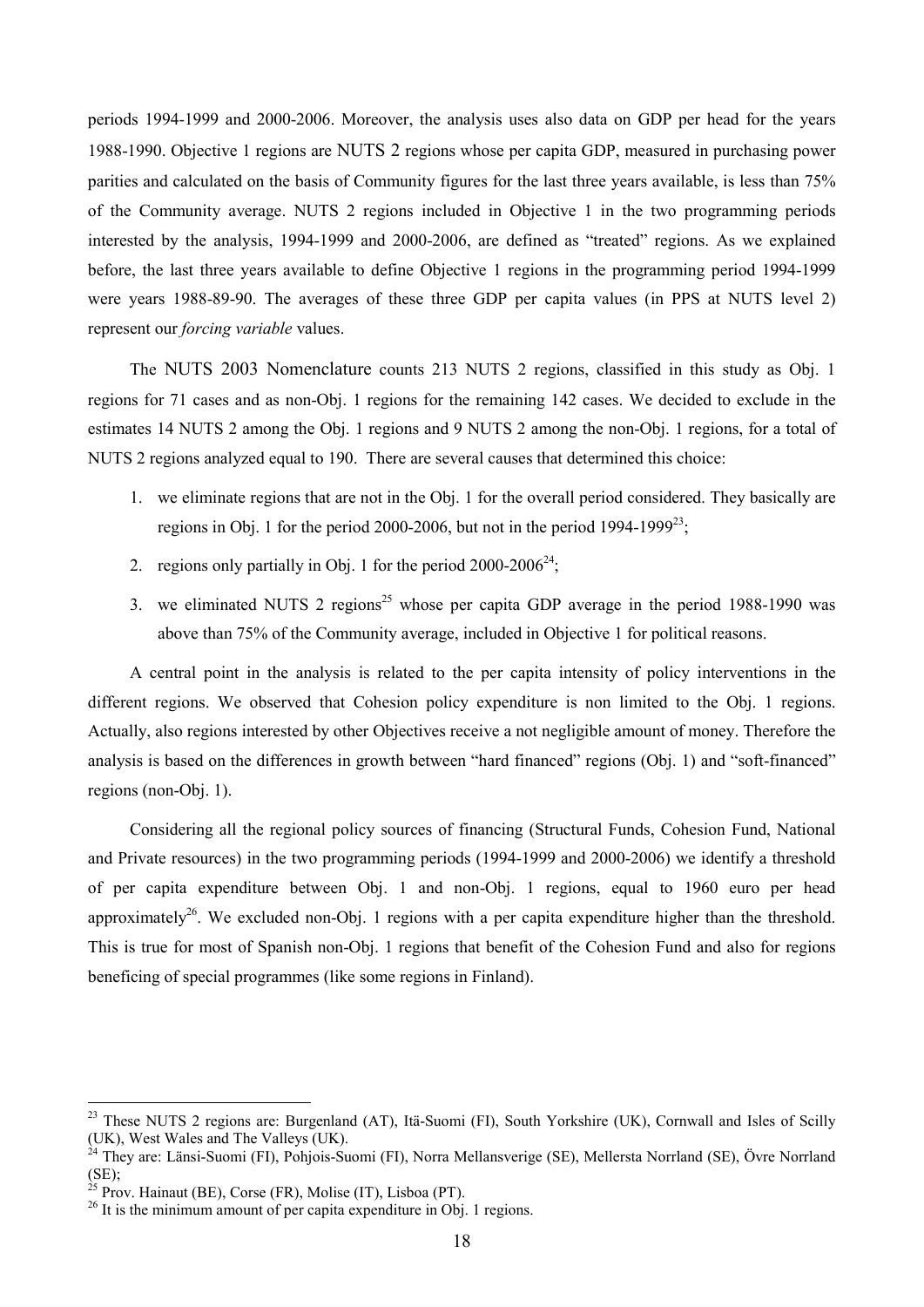### **Fig. 5.1 – Cohesion policy per capita expenditure (1994-2006)**



*Source: data processing on DG Regio data.* 

The results of our data netting are presented in Fig. 5.1, where the treated and the not treated groups are clearly separated. In this situation we can carry out a quasi-experimental design as is the RDD. The evaluation of treatment effect provides to identify the presence of a "jump" in terms of growth in correspondence of the EU 75% per capita GDP, the Obj. 1 eligibility threshold.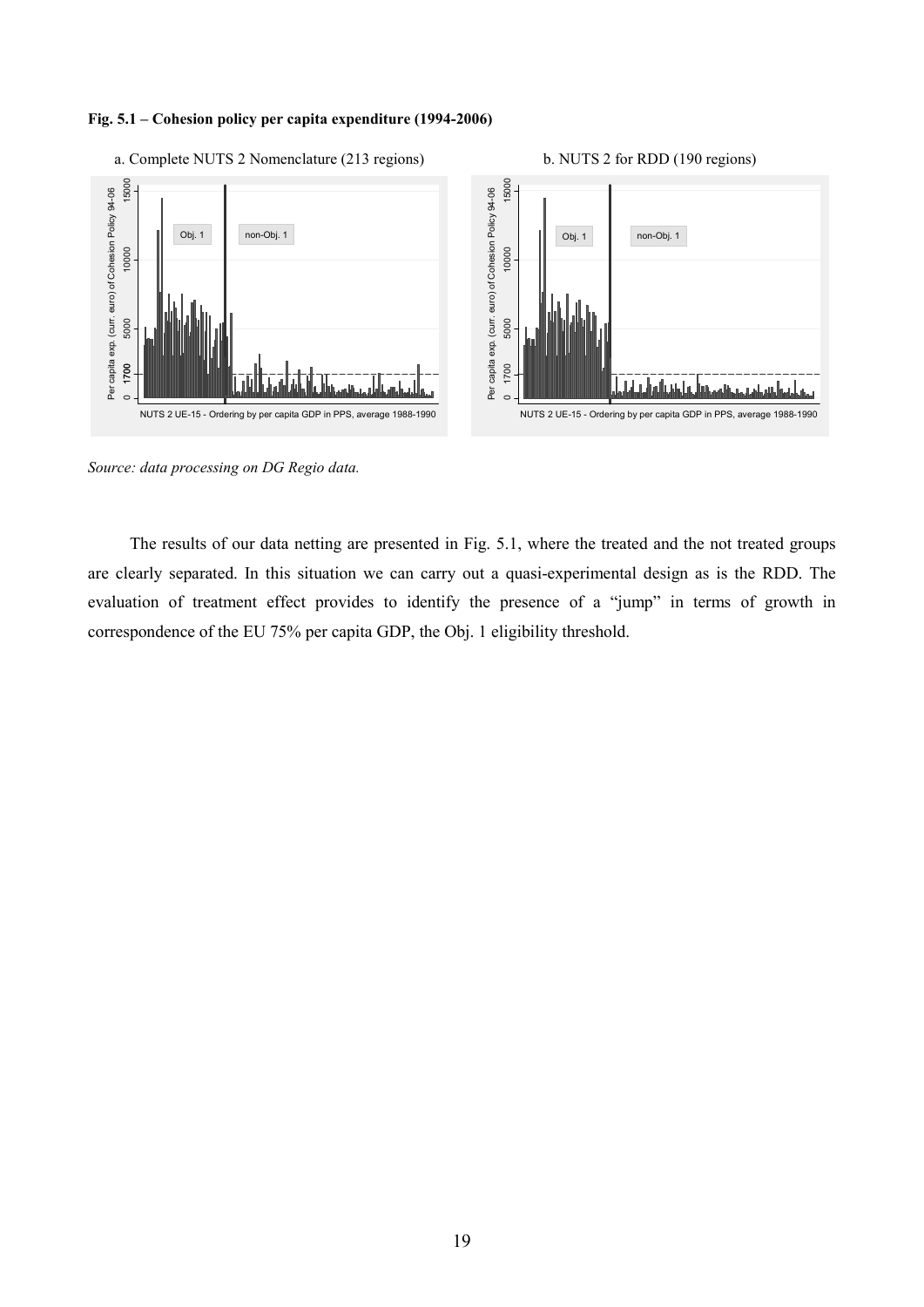### **5. Results**

We first present some graphical evidence<sup>27</sup>. A simple way to evaluate the effect of the UE regional policy on regional growth is to plot the relation between the outcome variable (per capita GDP growth rate) and the forcing variable (the level of per capita GDP) by regions on either sides of the cutoff point. If there is no visual evidence of a discontinuity in the graph, it is unlikely the more sophisticated regression methods will yield a significant policy effect (Lee and Lemieux, 2009). Figure 6.1 plots the annual average per capita GDP (in PPS) growth rate in the period 1995- 2006 by regions against the per capita GDP level (in PPS), average 1988-1990, standardized with respect to the UE-15 mean value (equal to 100). The evidence is based on the set of 190 UE-15 NUTS 2 regions. The cut-off line sharply separates treated (in Ob. 1) and not treated (not in Ob. 1) regions. The figure superimposes the fit of a non parametric flexible polynomial regression model, together with the 95% confidence bands.

**Fig. 6.1 – Growth rate and initial level of GDP per capita by UE-15 regions a**) Level in PPS (log) **b**) Level in PPS (log)



The Fig. 6.1 clearly shows that, on average, the Ob. 1 regions grow more than the others. A naïve estimator (the difference of the annual average growth rate between treated and not treated regions) indicates that in the period 1995-2006 the annual per capita growth rate is 0.83 percentage point higher in Ob. 1 regions (the estimated standard error is 0.18). The presence of a distinct but modest discontinuity at the cut-off point is supported by the graph. The non parametric regression line shows a small negative jump moving from the Ob. 1 regions to the not in Ob. 1 regions. The jump is clearer using log. Finally the figure indicates that the relation between the outcome and the

<sup>27</sup> <sup>27</sup> Tables and figures presented are our data processing on Eurostat and DG Regio data.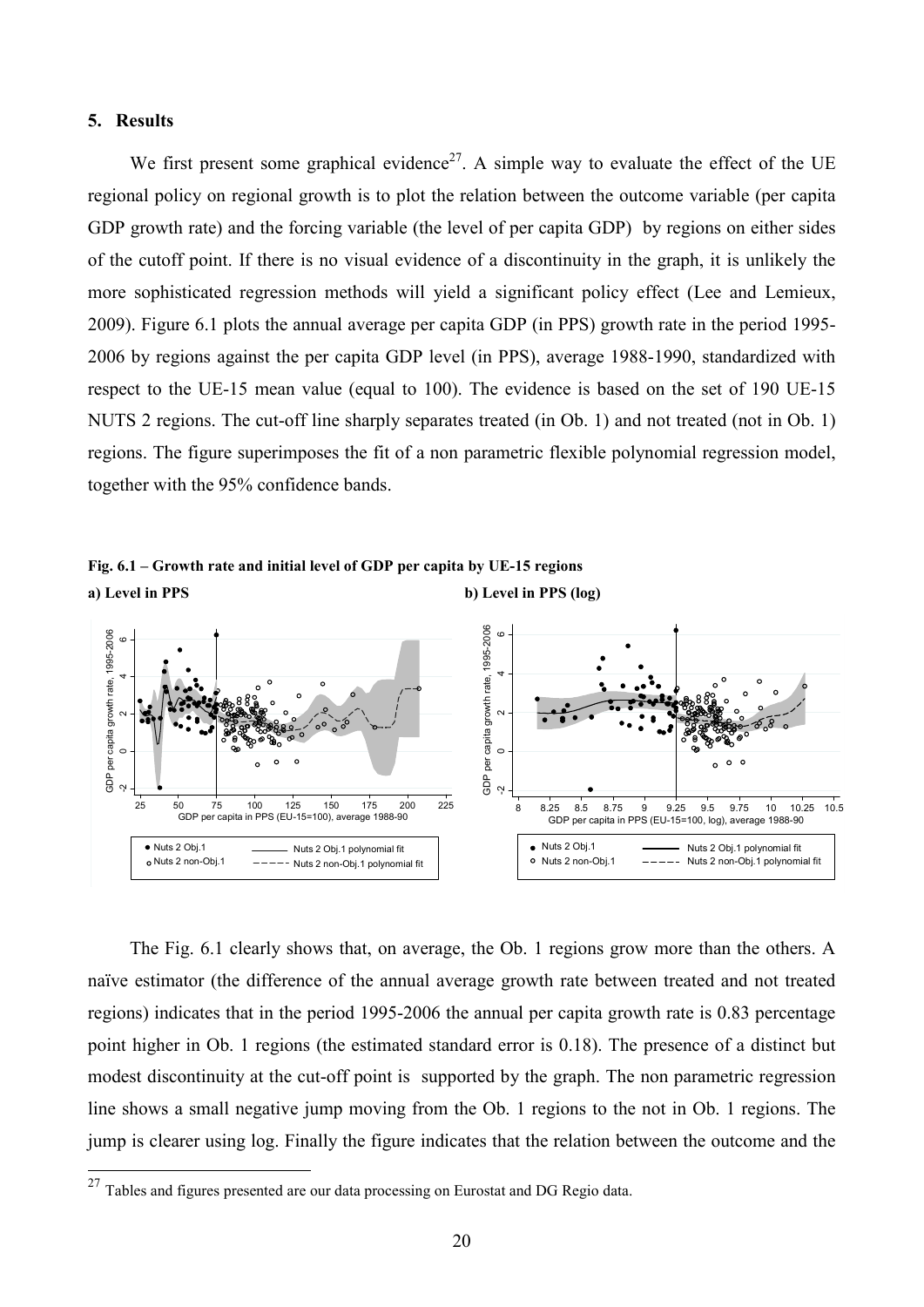forcing variable is weak, and a simple horizontal line parallel to the x-axis can adequately approximates it. The descriptive evidence, using a graphical representation, suggests that there are discontinuities in the per capita GDP growth rate between treated and not treated regions, but the effects are moderate, and therefore not easy to detect.

The parametric approach to the estimation of the treatment effect in the RDD contest has been criticize because the consequences of using an incorrect functional form are in this case more serious. The misspecification of the functional form can generate a bias in the treatment effect (Lee and Lemieux, 2009). The paper that recently has attracted again the attention of economists and statisticians on this design proposes the use of a nonparametric regression method (Hahn *et al.*, 2001). The standard approach is to use a local linear regression, which minimizes bias (Fan and Gijbels, 1996).

There are two key issues in implementing a RDD by a local linear regression: the choice of the kernel and the choice of the bandwidth.

Different kinds of kernel are available. It has been shown in the statistics literature that a triangular kernel is optimal for estimating local linear regressions at the boundary (Fan and Gijbels, 1996), and therefore has good properties in the RD context. The use of a rectangular kernel amounts to estimating a standard regression over a window given by the bandwidth on both sides of the cutoff point. However, while other kernels (Gaussian, Epanechnikov, etc.) could also be used, Lee and Lemieux (2009) argue that the choice of kernel typically has little impact in practice (see also Imbens and Lemieux, 2009). The statement is basically true also in our case. We present our results using three different kernel (Gaussian, Epanechnikov, rectangular).

A very delicate part of the analysis is the choice of the bandwidth. In a non-parametric RDD estimation it involves finding an optimal balance between precision (more observations are available to estimate the regression) and bias (larger the bandwidth, larger the differences between treated and non treated regions). Smaller bandwidths are feasible if the number of observation is reasonably high. There are several rule-of-thumb bandwidth choosers, but none is completely reliable. A recent contribution of Imbens and Kalyanaraman (2009) presents a data-dependent method for choosing an asymptotically optimal bandwidth in the case of a RDD.

Imbens and Kalyanaraman (2009) define an optimal, data dependent, bandwidth choice rule integrating a modified Silverman bandwidth rule:

$$
\widetilde{h}_{opt} = C_k \left( \frac{2\hat{\sigma}^2(c)/\hat{f}(c)}{\left(\hat{m}_+^{(2)}(c) - \hat{m}_-^{(2)}(c)\right)^2 + \left(\hat{r}_+ + \hat{r}_-\right)} \right)^{1/5} N^{-1/5}
$$
\n(5.1)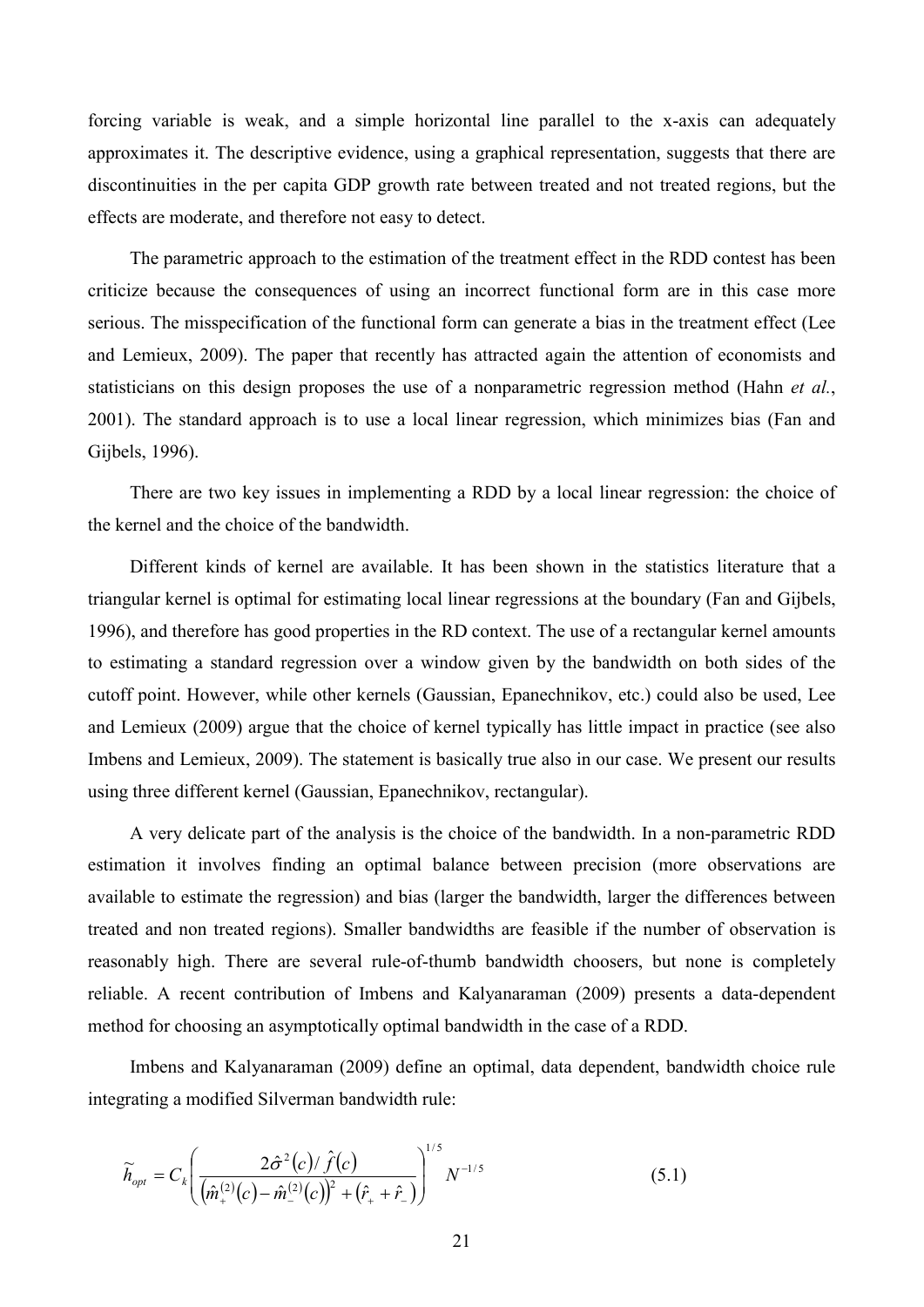where

 $\hat{\sigma}^2(c)$  is the conditional variance,

 $\hat{f}(c)$  is the estimation of density at cut-off point,

 $C_k$  is a constant that depends by the used *kernel*,

*N* is the number of observations,

 $\hat{m}_+^{(2)}(c)$  and  $\hat{m}_-^{(2)}(c)$  are the second derivates obtained fitting the observations in *(c)* with *Xi*∈[*c,c+h*],

 $\hat{r}_+$  e  $\hat{r}_-$  are regularizations terms.

However, different bandwidth choices are likely to produce different estimates. We decided to report five estimates as an informal sensitivity test: one using Imbens and Kalyanaraman formula (the preferred bandwidth), and others increasing or reducing the preferred bandwidth. The standard errors are estimated by a bootstrap procedure. The results are presented in Table 6.1.

**Tab. 6.1- 8on parametric estimates using different bandwidths and kernel types (Local Wald Estimation of the differences between non treated and treated regions. One-side local linear regressions at cut-off are estimated).** 

|                  |                     | Local Wald Estimation |                  |
|------------------|---------------------|-----------------------|------------------|
| Bandwidth        | Epanechnikov kernel | Gaussian kernel       | Rectangle kernel |
| 15               | $-0.571$            | $-0.538$              | $-0.251$         |
|                  | (0.401)             | (0.506)               | (0.597)          |
| 20               | $-0.602$            | $-0.612$              | $-0.297$         |
|                  | $(364)$ *           | (0.439)               | (0.507)          |
| $21.3$ (opt. bw) | $-0.638$            | $-0.628$              | $-0.392$         |
|                  | $(0.311)$ **        | $(0.272)$ **          | (0.370)          |
| 30               | $-0.719$            | $-0.717$              | $-0.619$         |
|                  | $(0.284)$ **        | $(0.392)$ **          | $(0.352)$ *      |
| 45               | $-0.886$            | $-0.838$              | $-0.720$         |
|                  | $(0.275)$ ***       | $(0.375)$ ***         | $(0.300)$ **     |

Note: Bootstrapped standard errors in parentheses. \*, \*\*, \*\*\* = significant at  $10\%, 5\%, 1\%$  respectively. Bandwidth in measured in PPS (EU-15=100), average 1988-1990.

Using the Epanechnikov or the Gaussian kernel and the optimal bandwidth, the effect of the UE regional policy is positive, statistically significant and equal on average to 0.6 percentage points every year. The estimate is the 25% lower than the naïve estimator. Using the rectangular kernel and the same bandwidth the estimate is around 0.4 and not statistically significant, but, if we increase the bandwidth of around the 50%, the effect is equal to 0.6 again and significant at 10%. Increasing the bandwidth, stronger is the discontinuity. The reason is clearly exposed in ure A.1a, A.1b and A.1c in the Appendix: wider the bandwidth, higher the smoothness, lower the impact of some erratic observations close to the cut-off line. In this case the rectangular kernel needs a larger window for smoothing these observations.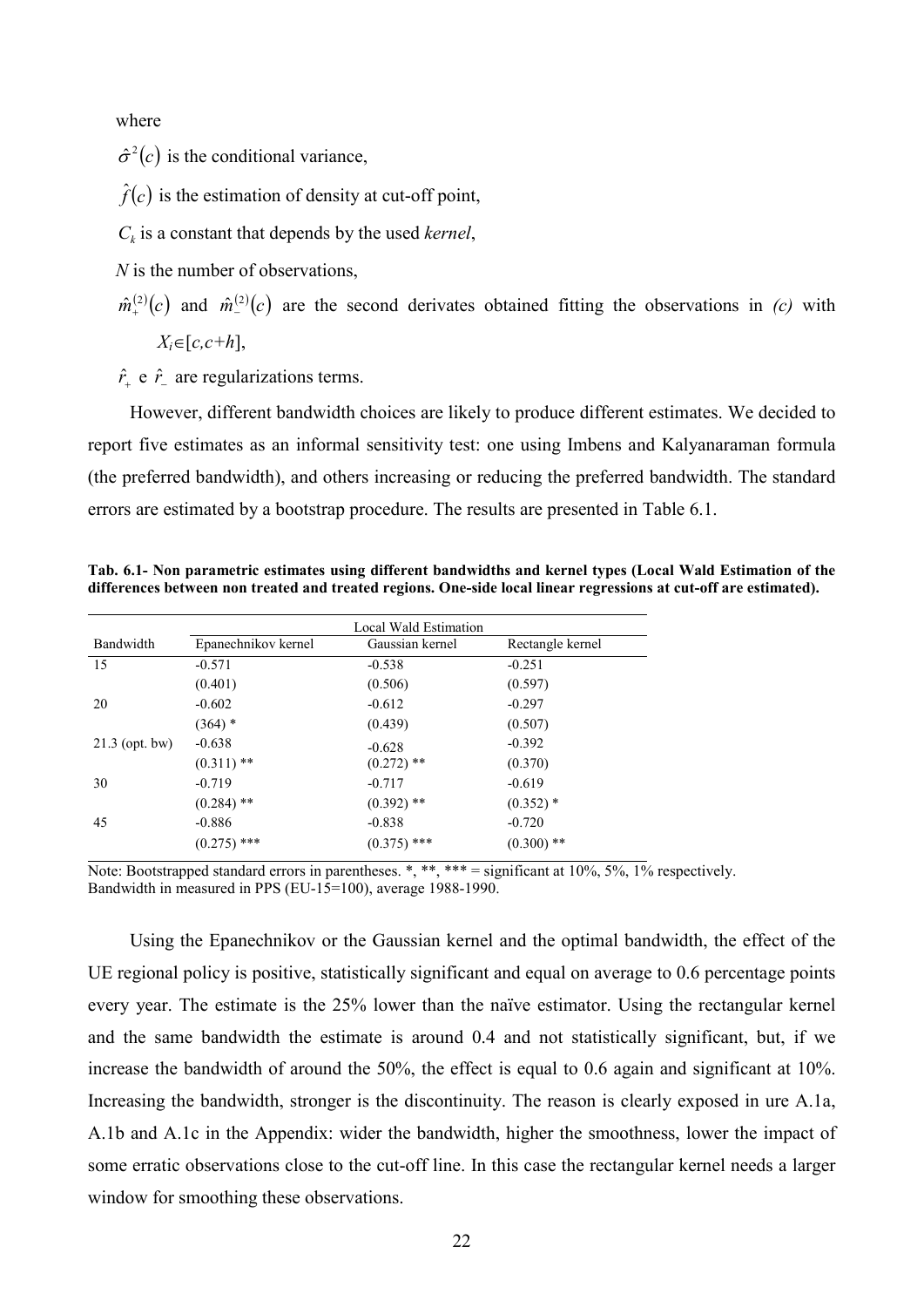In case of the RD design, valid parametric inference requires a correct specification of the functional form. A more flexible specification involves introducing polynomials in the forcing variable as regressors. The parametric approach can integrate the non parametric one, both assessing the robustness of the RD estimates of the treatment effect. Lee and Lemieux (2009) argue that, in the case of polynomial regressions, the equivalent to bandwidth choice in the non parametric regression is the choice of the order of the polynomial regressions. Therefore it is advisable to try and report a number of specifications to see to what extent the results are sensitive to the order of the polynomial. The choice of the order of the polynomial can be assessed using some goodness-of fit criteria, like the well known Akaike information criterion (AIC) of model selection or the Bayesian information criterion (BIC), where the penalty for additional parameters is stronger than that of the AIC. The adoption of these criteria corresponds to use a generalized cross-validation procedure.

|                        | Eq.1        | Eq. 2        | Eq. $3$     | Eq. $4$     | Eq. $5$                         | Eq. $6$     | Eq. 7    | Eq. 8     |
|------------------------|-------------|--------------|-------------|-------------|---------------------------------|-------------|----------|-----------|
|                        |             |              |             |             | dependent var.: GDP growth rate |             |          |           |
| Constant               | 1.358       | 1.571        | 1.504       | 1.773       | 4.971                           | 5.365       | 6.391    | 6.609     |
|                        | $(3.33)$ ** | $(21.18)$ ** | $(3.34)$ ** | (1.95)      | $(4.31)$ **                     | $(4.73)$ ** | (1.38)   | (1.42)    |
| X                      | 0.002       |              | 0.001       | $-0.006$    | $-0.059$                        | $-0.066$    | $-0.091$ | $-0.097$  |
|                        | (0.52)      |              | (0.15)      | (0.37)      | $(3.16)$ **                     | $(3.60)$ ** | (0.81)   | (0.86)    |
| $X^2$                  |             |              |             | 0.000       | 0.000                           | 0.000       | 0.000    | 0.001     |
|                        |             |              |             | (0.52)      | $(3.46)$ **                     | $(3.96)$ ** | (0.55)   | (0.6)     |
| $X^3$                  |             |              |             |             |                                 |             | 0.000    | 0.000     |
|                        |             |              |             |             |                                 |             | (0.24)   | (0.3)     |
| <b>Treatment Dummy</b> |             | 0.902        | 0.475       | 0.901       | $-2.393$                        | $-5.371$    | $-6.339$ | $-10.964$ |
|                        | $(4.08)$ ** | $(5.14)$ **  | (0.61)      | $(2.97)$ ** | (1.94)                          | $(2.77)$ ** | (1.34)   | (1.13)    |
| Treat. Dummy* X        |             |              | 0.008       |             | 0.043                           | 0.158       | 0.18     | 0.475     |
|                        |             |              | (0.71)      |             | $(2.55)^*$                      | $(2.18)^*$  | (1.49)   | (0.82)    |
| Treat. Dum.* $X^2$     |             |              |             |             |                                 | $-0.001$    | $-0.001$ | $-0.007$  |
|                        |             |              |             |             |                                 | (1.47)      | (1.31)   | (0.61)    |
| Treat. Dum.* $X^3$     |             |              |             |             |                                 |             |          | 0.000     |
|                        |             |              |             |             |                                 |             |          | (0.5)     |
| Observations           | 190         | 190          | 190         | 190         | 190                             | 190         | 190      | 190       |
| R-squared              | 0.16        | 0.15         | 0.16        | 0.16        | 0.18                            | 0.20        | 0.20     | 0.20      |
| <b>RMSE</b>            | 0.974       | 0.972        | 0.974       | 0.975       | 0.962                           | 0.957       | 0.960    | 0.961     |
| AIC                    | 532.1       | 530.4        | 533.3       | 533.7       | 529.4                           | 528.5       | 530.4    | 531.8     |
| <b>BIC</b>             | 541.8       | 536.9        | 546.3       | 546.7       | 545.7                           | 547.9       | 553.2    | 557.8     |

**Tab. 6.2- Parametric estimates using different polynomial fit. Dependent variable: Per capita GDP average annual growth rate period 1995-2006. X=GDPpc in PPS (EU-15=100, average 1988-1990)** 

Robust standard errors in parentheses in parentheses

\* significant at 5% level; \*\* significant at 1% level

The results of OLS estimates with heteroskedasticity-robust standard errors on the full sample, adding different polynomials, are presented in Table 6.2. The BIC criterion chooses the simplest specification, just a comparisons of annual average growth rate on the two sides of the cut-off point.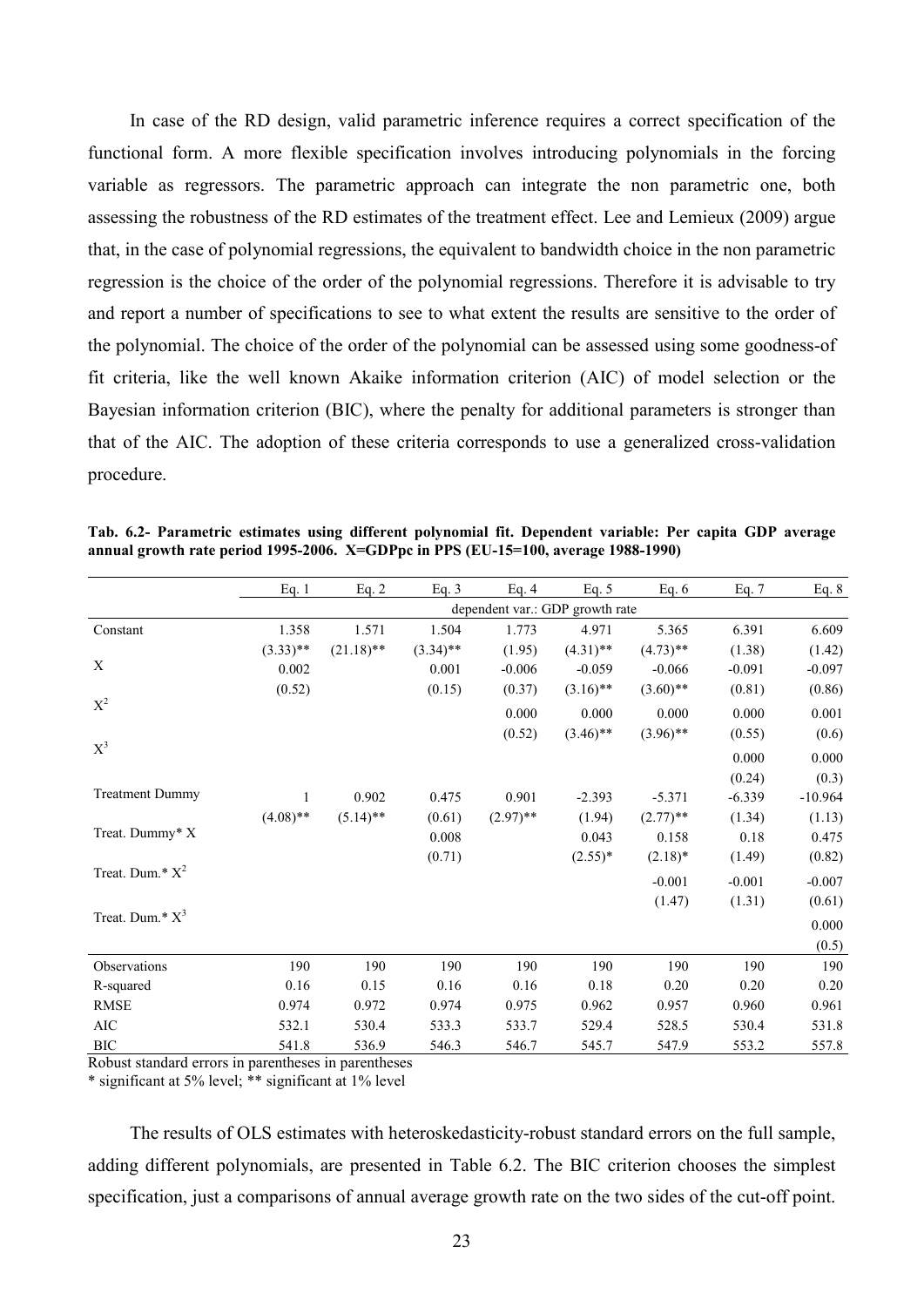The effect is positive, statistically significant, equal to 0.9 percentage point per year, higher than in the non parametric estimation. The AIC criterion chooses a specification with a linear and a quadratic term, and the jump is again statistically significant.

In the spirit of the RDD we also estimated the treatment effect in a restricted sample around the cut-off point. We excluded the lower quarter (in term of initial level of per capita GDP) for the treated regions and the higher quarter for the non treated regions. Our sample has been reduced from 190 to 143 regions. In this case both the criteria choose the simplest specification (Table 6.3). The treatment effect is positive, statistically significant and equal to 0.9 percentage point per year.

|                        | Eq. $1$   | Eq. $2$      | Eq. $3$    | Eq. $4$                         | Eq. $5$  | Eq. $6$   | Eq. $7$   | Eq. $8$    |
|------------------------|-----------|--------------|------------|---------------------------------|----------|-----------|-----------|------------|
|                        |           |              |            | dependent var.: GDP growth rate |          |           |           |            |
| Constant               | 2.121     | 1.645        | 2.11       | 2.757                           | 12.483   | 15.552    | 38.84     | 169.706    |
|                        | $(2.56)*$ | $(20.42)$ ** | $(2.40)^*$ | (1.14)                          | (1.37)   | (1.52)    | (0.39)    | (1.74)     |
| X                      | $-0.005$  |              | $-0.005$   | $-0.021$                        | $-0.229$ | $-0.295$  | $-1.049$  | $-5.286$   |
|                        | (0.57)    |              | (0.53)     | (0.39)                          | (1.17)   | (1.33)    | (0.33)    | (1.66)     |
| $\mathbf{X}^2$         |           |              |            | 0.000                           | 0.001    | 0.002     | 0.010     | 0.055      |
|                        |           |              |            | (0.31)                          | (1.14)   | (1.31)    | (0.28)    | (1.6)      |
| $X^3$                  |           |              |            |                                 |          |           | 0.000     | 0.000      |
|                        |           |              |            |                                 |          |           | (0.23)    | (1.53)     |
| <b>Treatment Dummy</b> | 0.741     | 0.903        | 0.768      | 0.706                           | $-5.233$ | $-11.268$ | $-28.511$ | $-262.436$ |
|                        | $(2.13)*$ | $(4.99)$ **  | (0.52)     | (1.77)                          | (0.92)   | (0.9)     | (0.38)    | $(2.37)*$  |
| Treat. Dummy* X        |           |              | $\theta$   |                                 | 0.077    | 0.242     | 0.687     | 10.201     |
|                        |           |              | (0.02)     |                                 | (1.02)   | (0.73)    | (0.35)    | $(2.43)*$  |
| Treat. Dum.* $X^2$     |           |              |            |                                 |          | $-0.001$  | $-0.004$  | $-0.138$   |
|                        |           |              |            |                                 |          | (0.49)    | (0.31)    | $(2.38)*$  |
| Treat. Dum.* $X^3$     |           |              |            |                                 |          |           |           | 0.001      |
|                        |           |              |            |                                 |          |           |           | $(2.23)*$  |
| Observations           | 143       | 143          | 143        | 143                             | 143      | 143       | 143       | 143        |
| R-squared              | 0.18      | 0.18         | 0.18       | 0.18                            | 0.19     | 0.19      | 0.19      | 0.23       |
| <b>RMSE</b>            | 0.892     | 0.890        | 0.896      | 0.895                           | 0.894    | 0.896     | 0.899     | 0.881      |
| $\rm AIC$              | 376.2     | 374.6        | 378.2      | 378.1                           | 378.7    | 380.4     | 382.3     | 377.4      |
| <b>BIC</b>             | 385.1     | 380.5        | 390.1      | 389.9                           | 393.5    | 398.2     | 403.1     | 401.1      |

**Tab 6.3 - Parametric estimates using different polynomial fit: restricted sample. Dependent variable: Per capita GDP average annual growth rate period 1995-2006. X=GDPpc in PPS (EU-15=100, average 1988-1990)** 

Robust standard errors in parentheses in parentheses

\* significant at 5% level; \*\* significant at 1% level

The results are similar if the model is specified in log, closer to a standard convergence equation *à la Barro* (see Table A.2 for the full sample and Table A.3 for the restricted sample in the Appendix).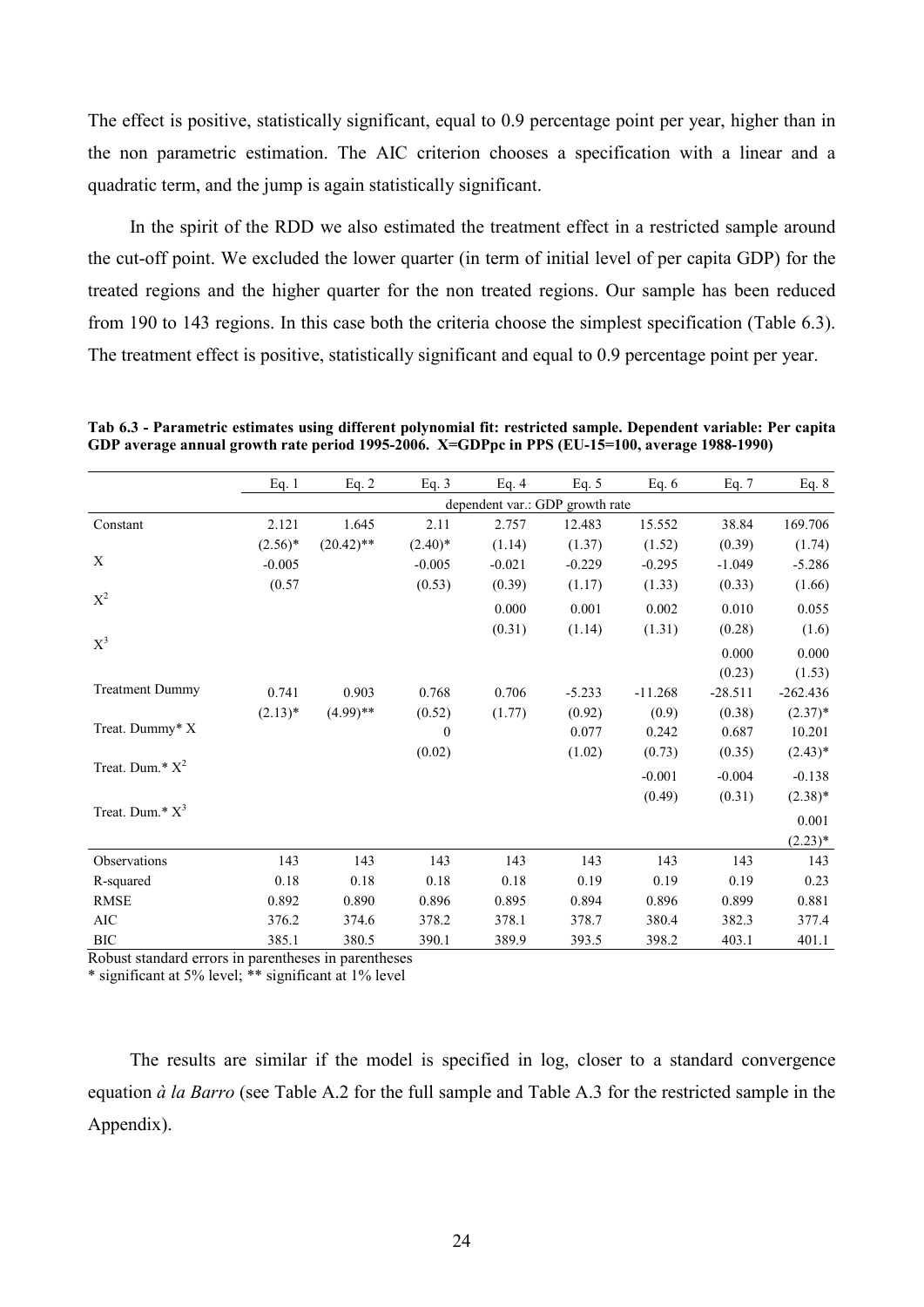### **6. Robustness proofs**

Following Imbens and Lemieux (2009), we assess the robustness of our results employing various specification tests:

- a) Testing for possible discontinuities in the conditional density of the forcing variable ( the level of per capita GDP);
- b) Looking whether the outcome (the regional annual growth rate) is discontinuous not only at the cut-off but also at other values of the forcing variable;
- c) Looking at possible jumps in the value of other exogenous covariates at the cut-off point
- d) Considering the presence of a spatial correlation in the regional growth rates

Testing for discontinuities in the conditional density of the forcing variable is related to the possibility of manipulations of the forcing variable. If regions can manipulate the forcing variable in order to obtain desirable treatment assignments (that is, in our case, they have a great deal of control on the official per capita GDP data in order to obtain estimates lower than the true ones), one would certainly expect regions on one side of the cut-off to be systematically different from those on the other side. However, Lee (2008) shows that if individuals do not have precise control over the forcing variable, variation in treatment status will be randomized in a neighbourhood of the cut-off. In this case the RDD can be considered is "as good as" a local randomly assignment. In our case, the selection process leads to a high degree of uncertainty over the assignment results. The cut-off point is fixed as the 75% of the average per capita GDP in the UE-15, that is known only after the availability of the data referring to all regions. Moreover, Eurostat has a strict control over the procedure estimating the regional accounts.

The evidence of a jump in the conditional density of the forcing variable can be a test of the imprecision of control over the forcing variable, as suggested in McCrary (2008): if there is some degree of sorting of the regions around the threshold, the appropriateness of the RDD in this contest is dubious. In Figure 6.1 we present histograms of the distribution of the GDP in PPS, average 1988-1990, using different bin sizes. Reducing the bin size, a moderate evidence of some differences around the cut-off point appears. However, a deeper analysis indicates that the level of per capita GDP went under the threshold only in two treated regions in the period considered (1988- 1990), that is Northern Ireland and Flevoland. The same evidence arose also in Merseyside, but in this case the level of per capita GDP remained under the threshold also in the following years. A more formal test of manipulation related to continuity of the forcing variable density function is presented in McCrary (2008). We present here in Figure 7.2 a kernel estimate of the density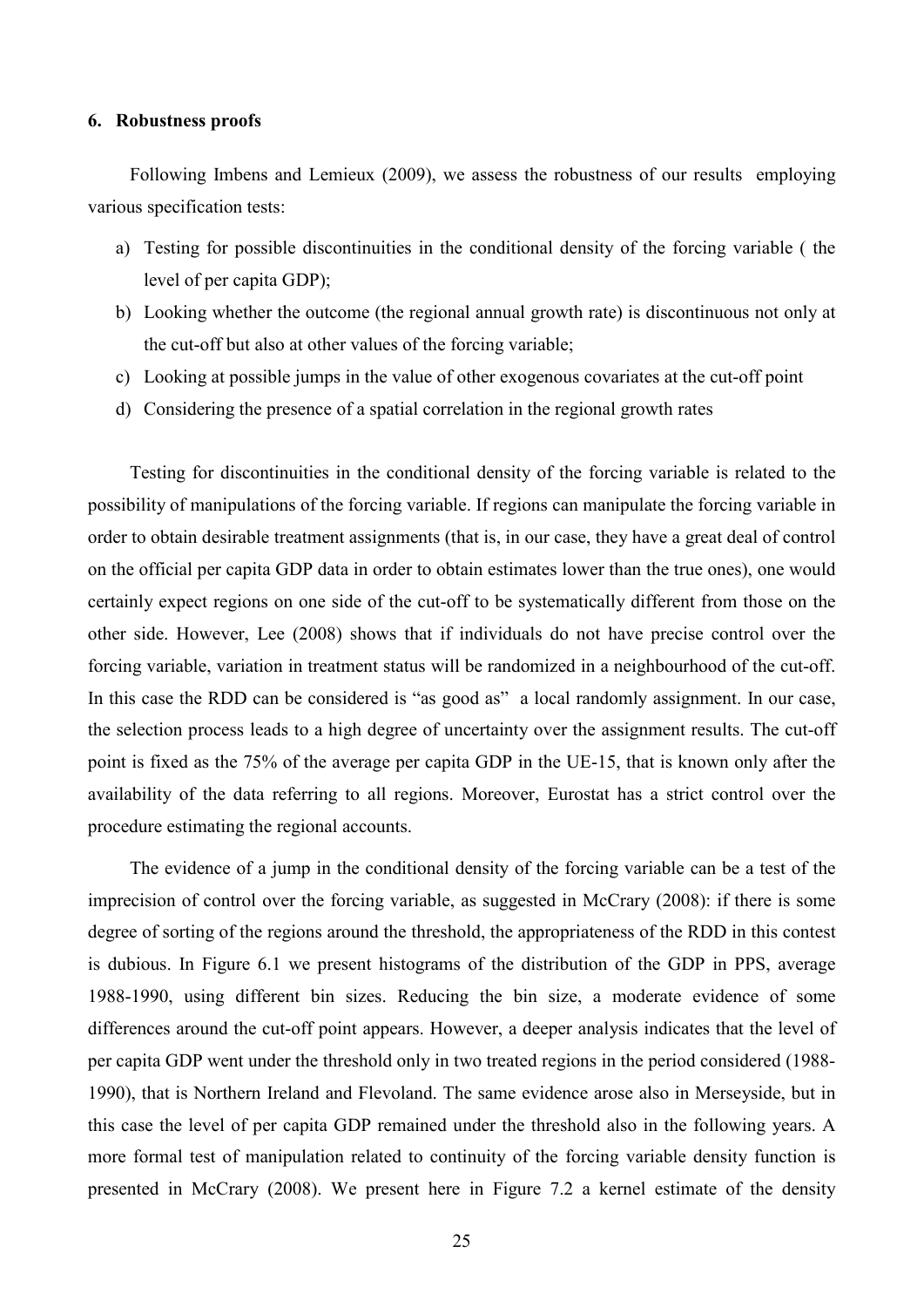function of the regional GDP per capita with the 95% confidence bands, following McCrary (2008). The weak discontinuity around the cut-off point is not statistically significant.



### **Fig. 7.1 – GDP per capita distribution in PPS, average 1988-1990**

### **c) binsize=3**



Another robustness test verifies that there are no extra jumps in the levels of the outcome where no hypothesized cut-off exists. The approach used here consists of testing for a zero effect in different points of the forcing variables.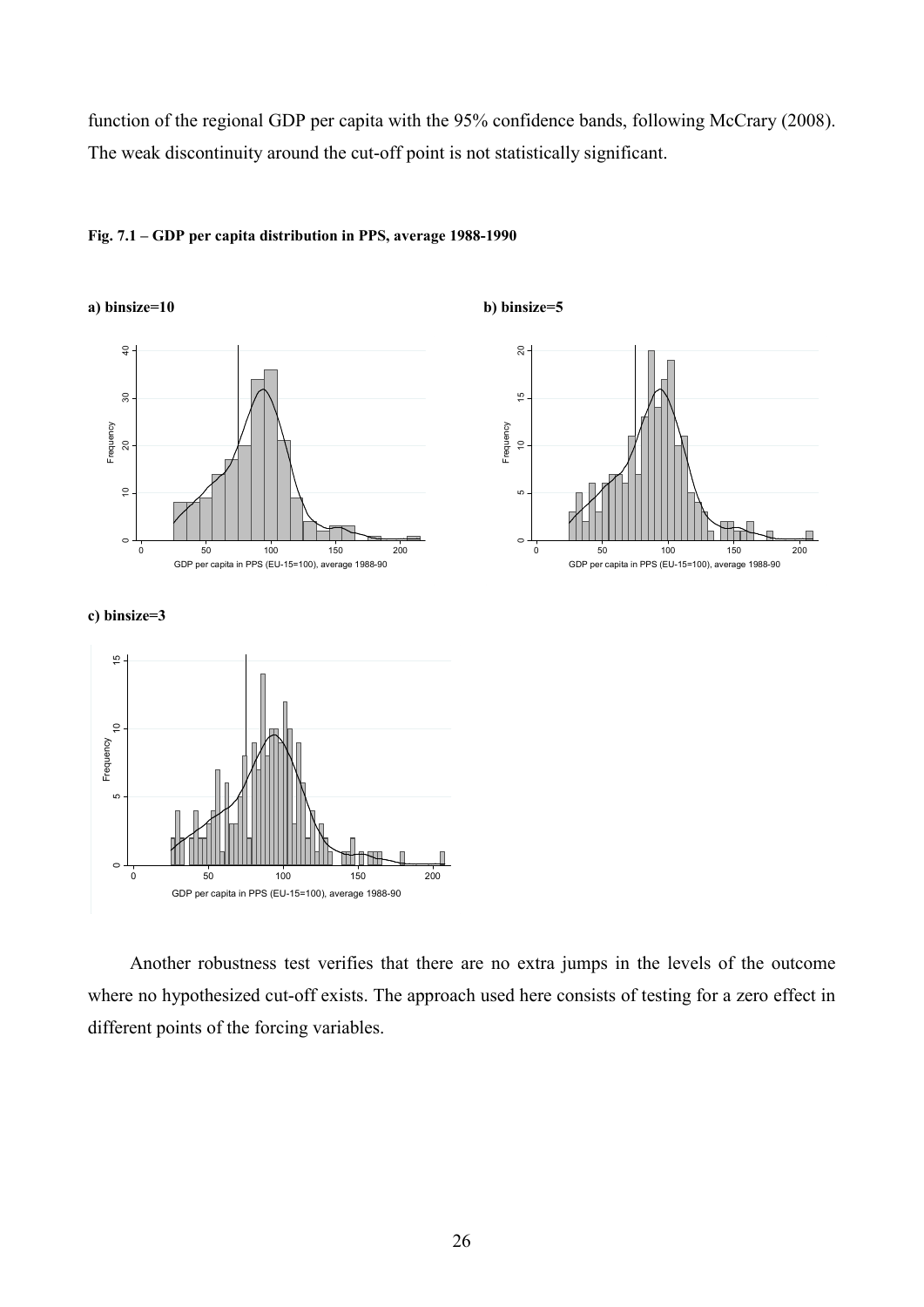**Fig. 7.2 - Estimated density of the forcing variable at the cut-off (per capita GDP, average 1988-1990)** 



We tested the effects using different kernels and bandwidth. In Table 7.1 the results obtained by a bandwidth equal to 30 are presented. Some discontinuities are captured only around the values from 75 to 80, however close to the hypothesized cut-off.

| cut-off point | Epanechnikov kernel | Gaussian kernel |
|---------------|---------------------|-----------------|
| 50            | 0.196               | 0.109           |
|               | $(-0.557)$          | (0.560)         |
| 55            | $-0.197$            | $-0.250$        |
|               | $(-0.520)$          | (0.517)         |
| 60            | $-0.376$            | $-0.353$        |
|               | (0.369)             | (0.403)         |
| 65            | $-0.550$            | $-0.462$        |
|               | $(-0.355)$          | (0.336)         |
| 70            | $-0.404$            | $-0.296$        |
|               | $(-0.389)$          | (0.340)         |
| 75            | $-0.638$            | $-0.628$        |
|               | $(0.387)$ (**)      | $(0.306)$ (**)  |
| 80            | $-0.577$            | $-0.6407041$    |
|               | $(0.296)$ (*)       | $(0.294)$ (**)  |
| 85            | $-0.293$            | $-0.378$        |
|               | (0.261)             | $(-0.239)$      |
| 90            | 0.202               | 0.152           |
|               | (0.244)             | (0.204)         |
| 95            | 0.470               | 0.413           |
|               | $(0.216)$ (*)       | $(0.243)$ (*)   |
| 100           | 0.306               | 0.274           |
|               | (0.244)             | (0.228)         |

**Tab. 7.1 - Test of different cut-off points of the forcing variables** 

Note: Bootstrapped standard errors in parentheses. Bandwidth = 30, 100 replication;  $(*), (**, (**, *) =$  significant at 10%, 5%, 1% respectively.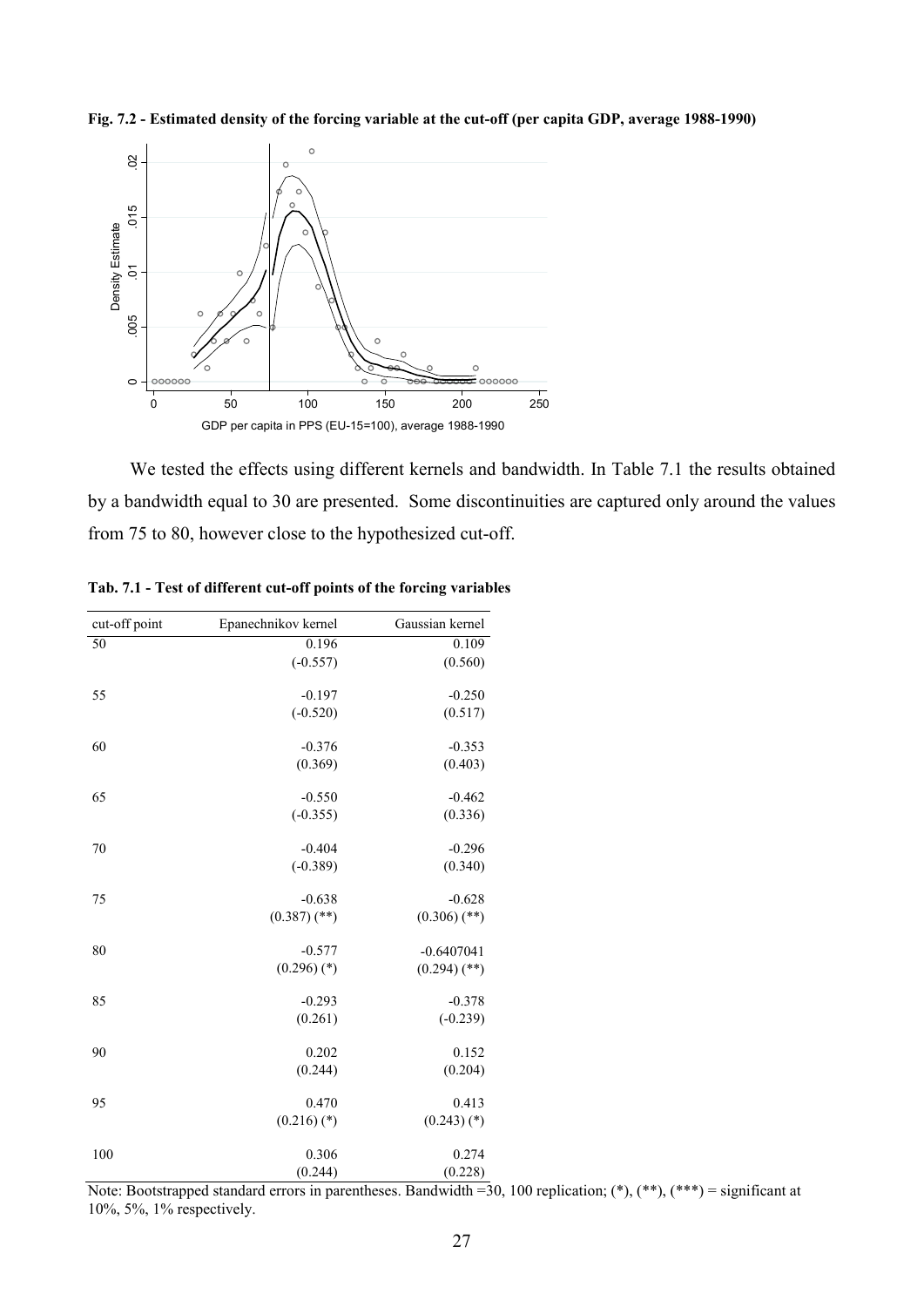An important test regarding the assumptions underlying the RDD is to verify that there are no jumps at the cut-off point in variables that should not be affected by the treatment. The absence of discontinuities around the threshold supports the causality relation between the jump in the outcome variable and the treatment. We look at possible jumps in the value of some demographic and related to the labour market covariates at the cut-off point using the non parametric local linear regression and three different kernel (Gaussian, Epanechnikov, rectangular). Some of the results are presented in Table 7.2.

| Covariates                                    | Epanechnikov kernel    | Gaussian kernel        | Rectangle kernel       |  |
|-----------------------------------------------|------------------------|------------------------|------------------------|--|
| Population (1990)                             | 486<br>(342)           | 475<br>(362)           | 575<br>(508)           |  |
| Population density (1990)                     | .055<br>(.207)         | .048<br>(.170)         | $-.020$<br>(.241)      |  |
| Employment (1995)                             | 124<br>(198)           | 113<br>(213)           | 129<br>(227)           |  |
| Employment rate (1995)                        | .026<br>(.030)         | .024<br>(.025)         | .0133<br>(.039)        |  |
| Share of agricultural<br>employment (1995)    | .059<br>$(019)$ (***)  | .058<br>$(.016)$ (***) | .046<br>$(.018)$ (***) |  |
| Share of population over 65<br>years $(1990)$ | .084<br>$(.011)$ (***) | .084<br>$(.011)$ (***) | .073<br>$(.016)$ (***) |  |

**Tab. 7.2 - 8on-parametric estimates using other covariates (one-side local linear regressions at the cut-off)** 

Note: Bootstrapped standard errors in parentheses. Bandwidth=30. (\*), (\*\*), (\*\*\*) = significant at 10%, 5%, 1% respectively.

Overall we do not detect a statistically significant jump. Exception are the share of agricultural employment and the share of population over 65 years. However, even it is difficult to rationalize such discontinuities, a parametric estimation of the treatment effect including this variable in the model gives basically the same results we presented before.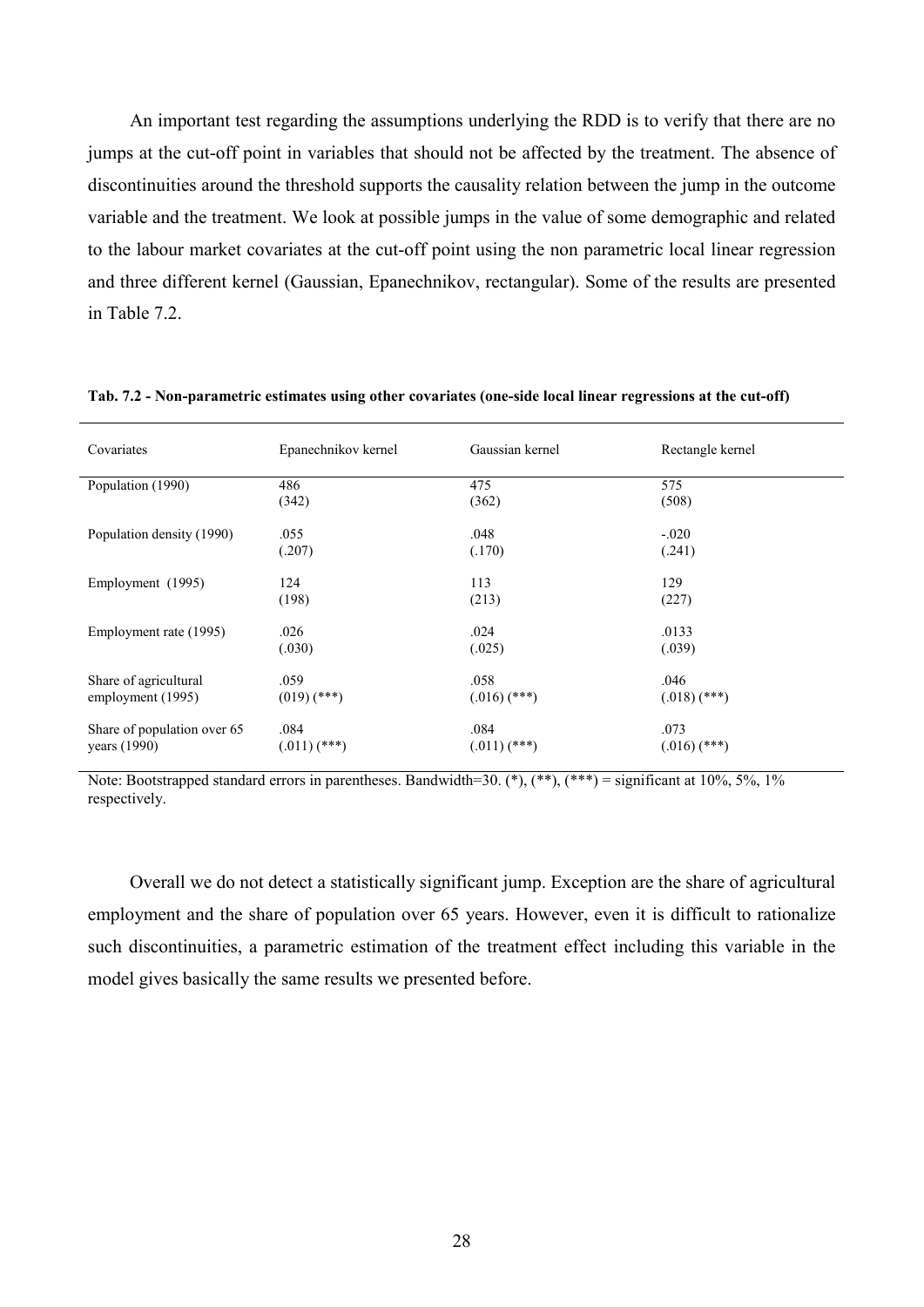### **Tab. 7.3 - Parametric estimates using different polynomial fit. Dependent variable: Per capita GDP average annual growth rate period 1995-2006.**

|                                                  | Eq. $1$                  | Eq. $2$     | Eq. $3$     | Eq. $4$                  | Eq. $5$     | Eq. $6$                         | Eq. 7       | Eq. $8$     | Eq. 9       | Eq. $10$    |
|--------------------------------------------------|--------------------------|-------------|-------------|--------------------------|-------------|---------------------------------|-------------|-------------|-------------|-------------|
|                                                  | (lin. reg.)              | (spat.      | (spat.      | (spat.                   | (spat.      | (spat.                          | (spat.      | (spat.      | (spat.      | (spat.      |
|                                                  |                          | error)      | lag)        | error)                   | error)      | error)                          | error)      | error)      | error)      | error)      |
|                                                  |                          |             |             |                          |             | dependent var.: GDP growth rate |             |             |             |             |
| Constant                                         | 1.361                    | 1.367       | 0.347       | 1.595                    | 1.169       | 3.131                           | 3.434       | 3.575       | 6.829       | 6.765       |
|                                                  | $(3.40)$ **              | $(3.75)$ ** | (0.95)      | $(9.80)$ **              | $(3.10)$ ** | $(4.27)$ **                     | $(2.92)$ ** | $(3.02)$ ** | (1.52)      | (1.50)      |
| X                                                | 0.002                    | 0.002       | 0.002       |                          | 0.004       | $-0.029$                        | $-0.034$    | $-0.037$    | $-0.118$    | $-0.117$    |
|                                                  | (0.52)                   | (0.62)      | (0.63)      |                          | (1.15)      | $(2.43)*$                       | (1.79)      | (1.91)      | (1.09)      | (1.07)      |
| $\mathbf{X}^2$                                   |                          |             |             |                          |             | 0.000                           | 0.000       | 0.000       | 0.001       | 0.001       |
|                                                  |                          |             |             |                          |             | $(2.87)$ **                     | $(2.17)^*$  | $(2.29)*$   | (0.96)      | (0.95)      |
| $X^3$                                            |                          |             |             |                          |             |                                 |             |             | $-0.000$    | $-0.000$    |
|                                                  |                          |             |             |                          |             |                                 |             |             | (0.79)      | (0.78)      |
| Treatment                                        |                          |             | 0.611       |                          |             |                                 |             |             |             |             |
| Dummy                                            | 1.094                    | 0.975       |             | 0.872                    | 2.055       | 0.499                           | 0.138       | $-1.202$    | $-4.275$    | $-2.378$    |
| Treat. Dum.* X                                   | $(4.22)$ **              | $(3.57)$ ** | $(3.17)$ ** | $(3.84)$ **              | $(2.67)$ ** | (1.66)                          | (0.11)      | (0.61)      | (0.95)      | (0.39)      |
|                                                  |                          |             |             |                          | $-0.018$    |                                 | 0.005       | 0.057       | 0.126       | 0.004       |
|                                                  |                          |             |             |                          | (1.50)      |                                 | (0.27)      | (0.80)      | (1.10)      | (0.01)      |
| Treat. Dum.* $X^2$                               |                          |             |             |                          |             |                                 |             | 0.000       | $-0.001$    | 0.002       |
|                                                  |                          |             |             |                          |             |                                 |             | (0.68)      | (1.01)      | (0.28)      |
| Treat. Dum.* $X^3$                               |                          |             |             |                          |             |                                 |             |             |             | 0.000       |
|                                                  |                          |             |             |                          |             |                                 |             |             |             | (0.43)      |
| $\lambda$ (spat. error) or<br>$\rho$ (spat. lag) |                          | 0.6299      | 0.6193      | 0.6298                   | 0.6653      | 0.6632                          | 0.6582      | 0.6548      | 0.6579      | 0.6591      |
| $\lambda$ or $\rho$ z-statistic                  | $\overline{\phantom{a}}$ | $(7.67)$ ** | $(7.56)$ ** | $(7.61)$ **              | $(8.10)$ ** | $(8.45)$ **                     | $(7.68)$ ** | $(7.65)$ ** | $(7.73)$ ** | $(7.82)$ ** |
| Obs                                              | 177                      | 177         | 177         | 177                      | 177         | 177                             | 177         | 177         | 177         | 177         |
| ll(null)                                         | $-250.6$                 | $-232.1$    | $-232.1$    | $-232.3$                 | $-231.6$    | $-231.7$                        | $-227.7$    | $-227.2$    | $-227.2$    | $-226.8$    |
| $ll$ (model)                                     | $-232.1$                 | $-203.5$    | $-203.2$    | $-203.8$                 | $-201.9$    | $-200.0$                        | $-200.0$    | $-199.6$    | $-199.2$    | $-199.2$    |
|                                                  |                          |             |             |                          |             |                                 |             |             |             |             |
| df                                               | 3                        | 5           | 5           | $\overline{\mathcal{L}}$ | 6           | 6                               | $\tau$      | $\,8\,$     | 9           | 10          |
| <b>AIC</b>                                       | 470.2                    | 417.0       | 416.4       | 415.6                    | 415.8       | 412.1                           | 413.9       | 415.2       | 416.5       | 418.4       |
| <b>BIC</b>                                       | 479.7                    | 432.9       | 432.3       | 428.3                    | 434.9       | 431.1                           | 436.2       | 440.6       | 445.1       | 450.1       |

**Spatial model estimates. X=GDPpc in PPS (EU-15=100, average 1988-1990)** 

In parentheses: 1) robust standard errors for regression coefficients; 2) z-statistic for  $\lambda$  or  $\rho$  coefficients.

\* significant at 5% level; \*\* significant at 1% level.

Finally, we tested that the presence of a spatial correlation does not affect the results. The residuals of the parametric model present a clear correlation across neighbours. We capture the spatial correlation by a spatial error model (Table 7.3) and by a spatial lag model (Table 7.4). Even if the selected specification (using the AIC and BIC criteria) is different between the two models, the estimates confirm our previous results.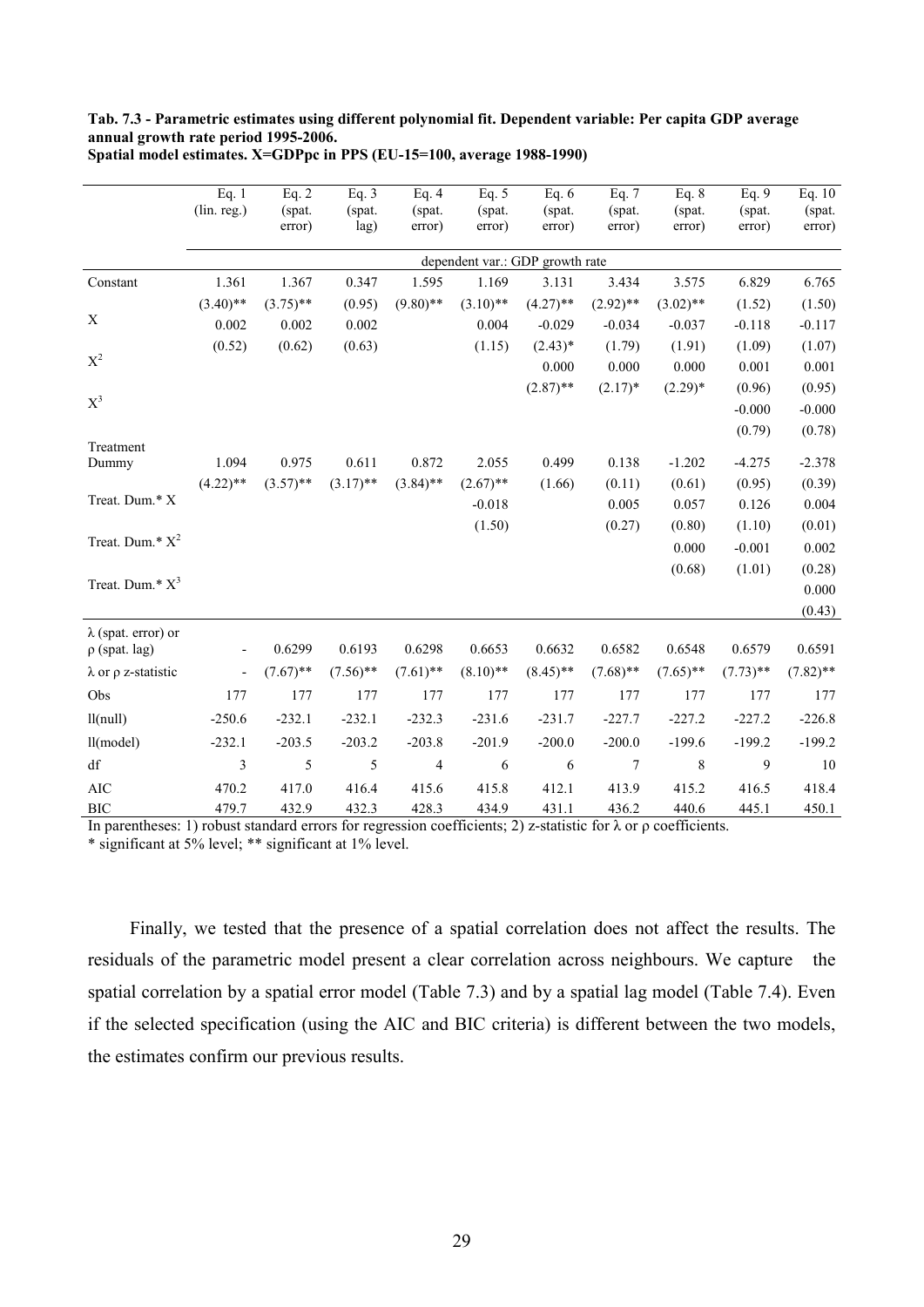| Tab. 7.4 - Parametric estimates using different polynomial fit. Dependent variable: Per capita GDP average |  |                 |  |  |  |
|------------------------------------------------------------------------------------------------------------|--|-----------------|--|--|--|
| annual growth rate period 1995-2006.                                                                       |  |                 |  |  |  |
|                                                                                                            |  | _______________ |  |  |  |

|                             | Eq. 1                        | Eq. $2$     | Eq. $3$     | Eq. $4$     | Eq. $5$                         | Eq. $6$        | Eq. $7$     | Eq. $8$     | Eq. 9       |
|-----------------------------|------------------------------|-------------|-------------|-------------|---------------------------------|----------------|-------------|-------------|-------------|
|                             | (lin. reg.)                  | (spat. lag) | (spat. lag) | (spat. lag) | (spat. lag)                     | (spat. lag)    | (spat. lag) | (spat. lag) | (spat. lag) |
|                             |                              |             |             |             | dependent var.: GDP growth rate |                |             |             |             |
| Constant                    | 2.209                        | 0.684       | 0.507       | 0.451       | 2.895                           | 13.06          | 12.413      | 97.255      | 125.841     |
|                             | $(2.48)$ *                   | (0.92)      | $(3.70)$ ** | (0.58)      | (1.11)                          | (1.66)         | (1.47)      | (1.18)      | (1.50)      |
| $\mathbf X$                 | $-0.006$                     | $-0.002$    |             | 0.001       | $-0.054$                        | $-0.271$       | $-0.257$    | $-3.004$    | $-3.929$    |
|                             | (0.63)                       | (0.25)      |             | (0.07)      | (0.94)                          | (1.61)         | (1.42)      | (1.13)      | (1.45)      |
| $\mathbf{X}^2$              |                              |             |             |             | 0.000                           | 0.001          | 0.001       | 0.031       | 0.041       |
|                             |                              |             |             |             | (0.95)                          | (1.62)         | (1.43)      | (1.09)      | (1.40)      |
| $X^3$                       |                              |             |             |             |                                 |                |             | $-0.000$    | $-0.000$    |
|                             |                              |             |             |             |                                 |                |             | (1.04)      | (1.35)      |
| Treatment                   |                              |             |             |             |                                 |                |             |             |             |
| Dummy                       | 0.872                        | 0.338       | 0.395       | 1.106       | 0.179                           | $-5.807$       | $-3.353$    | $-63.163$   | $-182.898$  |
|                             | $(2.36)*$                    | (1.44)      | $(2.72)$ ** | (0.78)      | (0.60)                          | (1.31)         | (0.26)      | (1.08)      | (1.59)      |
| Treat. Dum.* X              |                              |             |             | $-0.011$    |                                 | 0.077          | 0.005       | 1.530       | 6.908       |
|                             |                              |             |             | (0.55)      |                                 | (1.36)         | (0.01)      | (1.02)      | (1.48)      |
| Treat. Dum.* $X^2$          |                              |             |             |             |                                 |                | 0.001       | $-0.009$    | $-0.091$    |
|                             |                              |             |             |             |                                 |                | (0.20)      | (0.95)      | (1.36)      |
| Treat. Dum.* X <sup>3</sup> |                              |             |             |             |                                 |                |             |             | 0.000       |
|                             |                              |             |             |             |                                 |                |             |             | (1.26)      |
| $\rho$ (spat. lag)          | $\qquad \qquad \blacksquare$ | 0.6776      | 0.6786      | 0.6798      | 0.6805                          | 0.6764         | 0.6749      | 0.6739      | 0.6705      |
| $\rho$ robust std err.      | $\qquad \qquad \blacksquare$ | $(9.04)$ ** | $(9.22)$ ** | $(9.06)$ ** | $(9.09)$ **                     | $(9.19)$ **    | $(9.50)$ ** | $(9.45)$ ** | $(9.60)$ ** |
| Obs                         | 133                          | 133         | 133         | 133         | 133                             | 133            | 133         | 133         | 133         |
| ll(null)                    | $-188.6$                     | $-172.7$    | $-173.0$    | $-172.7$    | $-172.4$                        | $-171.0$       | $-170.5$    | $-169.8$    | $-168.7$    |
| $ll$ (model)                | $-172.7$                     | $-141.3$    | $-141.3$    | $-141.0$    | $-140.5$                        | $-139.3$       | $-139.3$    | $-138.6$    | $-137.7$    |
| df                          | 3                            | 5           | 4           | 6           | 6                               | $\overline{7}$ | $\,8\,$     | 9           | 10          |
| <b>AIC</b>                  | 351.4                        | 292.5       | 290.6       | 294.0       | 293.0                           | 292.7          | 294.6       | 295.2       | 295.4       |
| <b>BIC</b>                  | 360.1                        | 307.0       | 302.2       | 311.4       | 310.4                           | 312.9          | 317.7       | 321.2       | 324.3       |

**Spatial model estimates. Restricted sample. X=GDPpc in PPS (EU-15=100, average 1988-1990)** 

In parentheses: 1) robust standard errors for regression coefficients; 2) z-statistic for ρ coefficients.

\* significant at 5% level; \*\* significant at 1% level.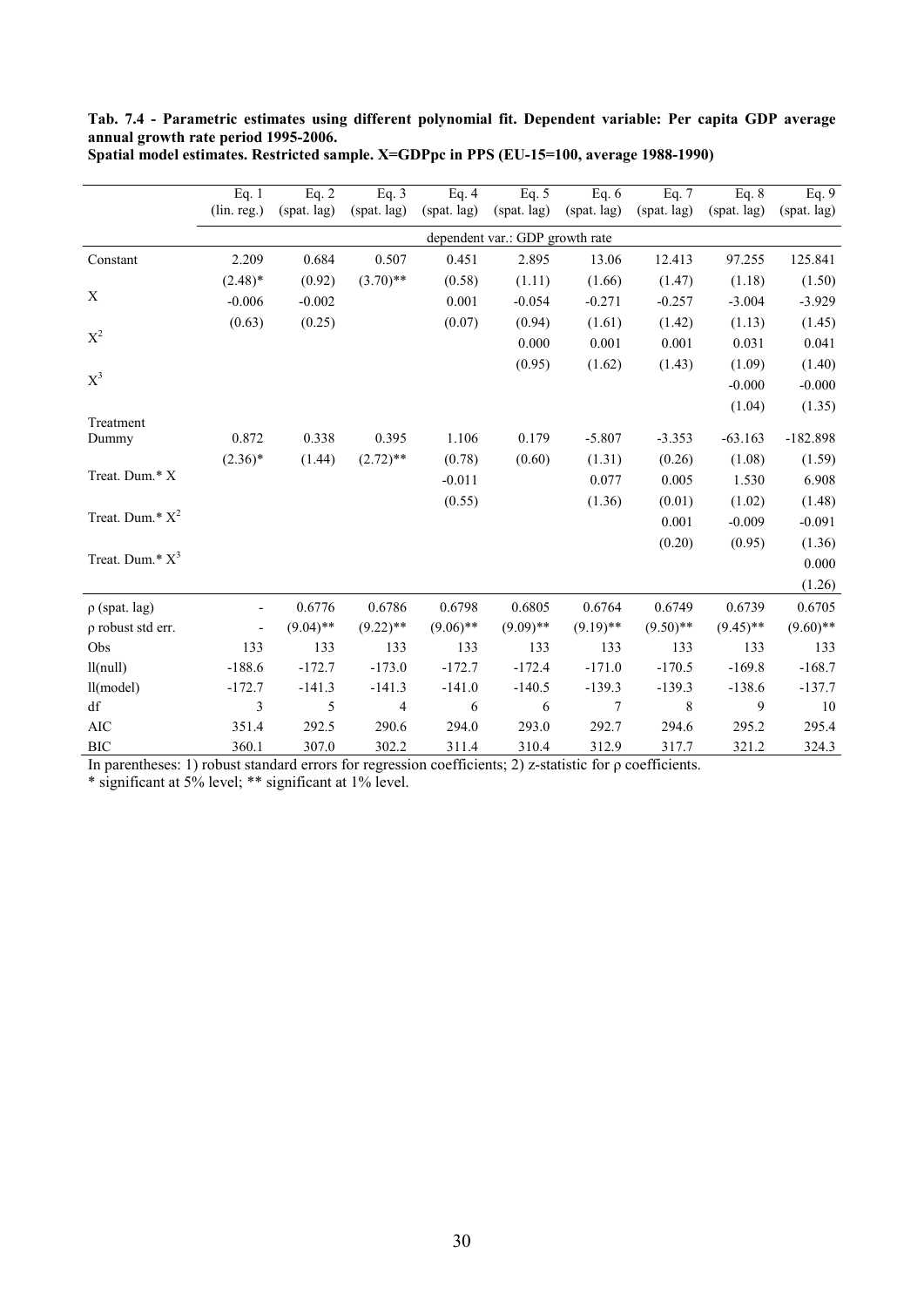### **7. Conclusions**

In this paper we analyse the effects of the European Regional policy using a counterfactual methodological approach based on the RDD. Although a large amount of literature has been devoted to the econometric evaluation of the impact of such a type of policy, the empirical evidence is still mixed and ambiguous. While some authors find evidence of a significant positive impact of Structural Funds on regional growth and convergence, others only find a weak impact, or none at all. The main reasons at the root of this are the low availability and comparability of regional expenditure and income data, but also the technical and methodological problems faced when trying to identify the causal relation between Regional policy actually implemented and the observed outcome.

Recently the literature about policy evaluation has grown, proposing an innovative approach in the field of causal inference with observational data, when the policy (the "treatment") cannot be randomly assigned. Rather curiously, very few studies tried to apply the new techniques to the evaluation of the impact of UE Regional policy on regional growth. Our analysis intends to assess the effectiveness of UE Regional policy using a counterfactual method, comparing the economic scenario arising under policy interventions with a 'counterfactual' situation - what would have happened if the policies were not implemented. This approach, based on the notion of "potential outcomes", at the basis of the Rubin causal model, is now the most widely used theoretical framework for causal inference (Holland, 1986). To this end we properly built the appropriate economic and financial regional data - a great effort has been done in order to estimate the Structural Found expenditure by regions- and we widely test the plausibility of a RDD approach in estimation or the EU Regional Policy effects.

Indeed, the basic idea of the paper is to exploit the allocation rule of regional UE transfer: regions with a per capita GDP level below 75% of the EU average receive a huge amount of UE Structural Funds transfers. This rule gives rise to a RDD, based to the jump in the probability of EU transfer receipt at the 75% cut-off point.

The results show that the policy has a positive, even if moderate, impact on regional growth. The per capita GDP of the "treated" regions (regions in Obj. 1) grew on yearly average in the period 1995-2006 0.8 percentage points more than in the non treated regions. Our results suggest that the effect of the policy is equal to 0.6 percentage point if measured by a non parametric model, 0.8-0.9 percentage point if measured by a parametric model. The different weight given to the observations closer to the cut-off point (higher for the non parametric model) explains the differences between the two approaches. It follows that the most part of the larger growth of Obj. 1 regions in the period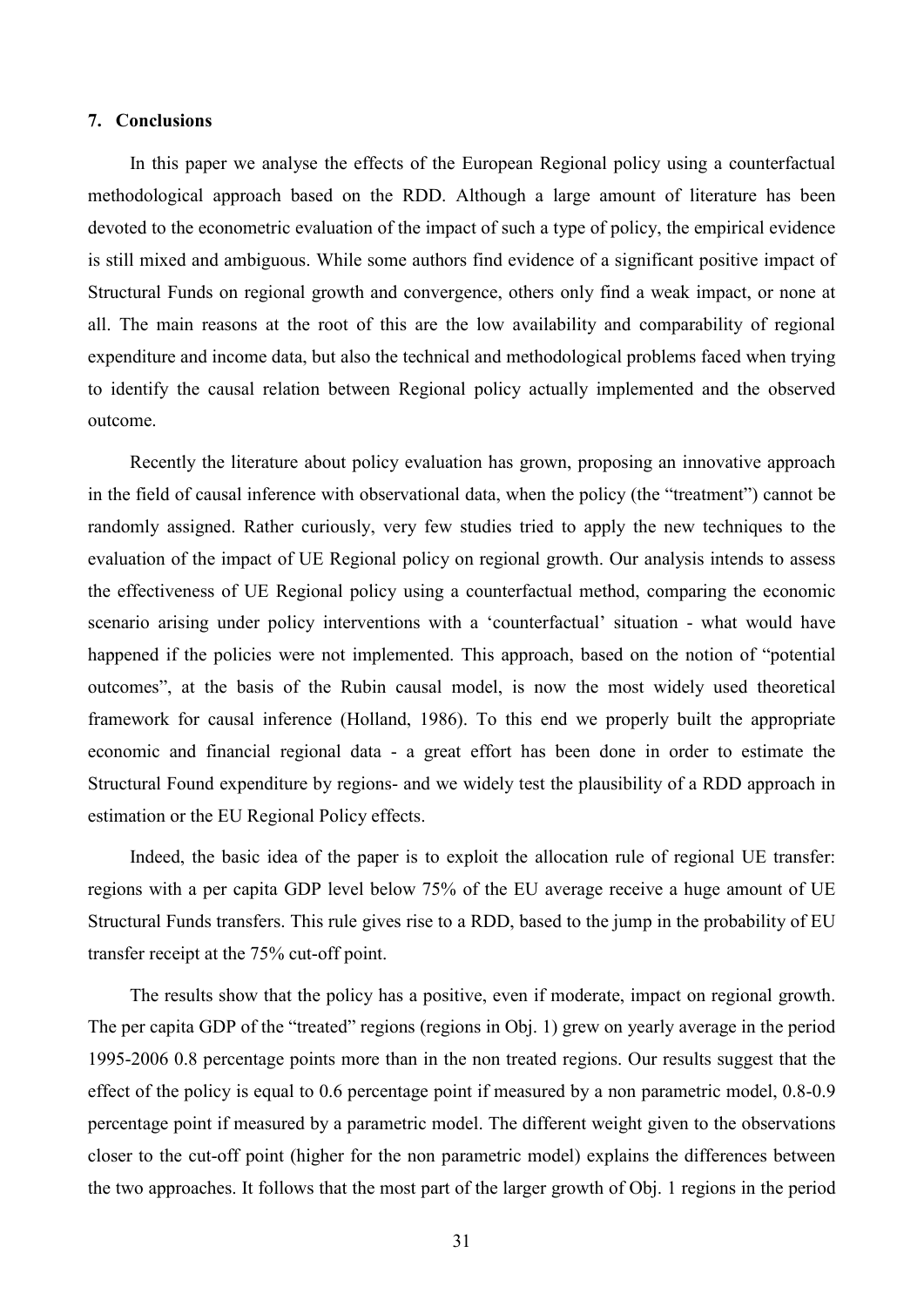is attributed to the Regional policy. The estimate are statistical significant and robust to different model specifications and to error spatial correlation.

The presence of a (slow) convergence process across UE regions in the last twenty years is, in our estimates, basically ascribed to the regional policy action. In absence of the policy the integration of the Europe would be slower, with higher economic and social disparities.

The results support the effectiveness of the policy. However, the causal effects are modest, lower than the estimates (1.8 per cent) presented in the recent paper of Becker and al. (2008). For that reason the efficiency of the UE Regional Policy remains an open problem.

There are two aspects that are left for future research: a methodological one, related to the use of a fuzzy RDD, in order to take into account the possibility of a different intensity of regional support by Structural Funds; an empirical one, that consider the possibility of a different impact of the Regional policy in the Cohesion Fund countries with respect to the non-Cohesion ones.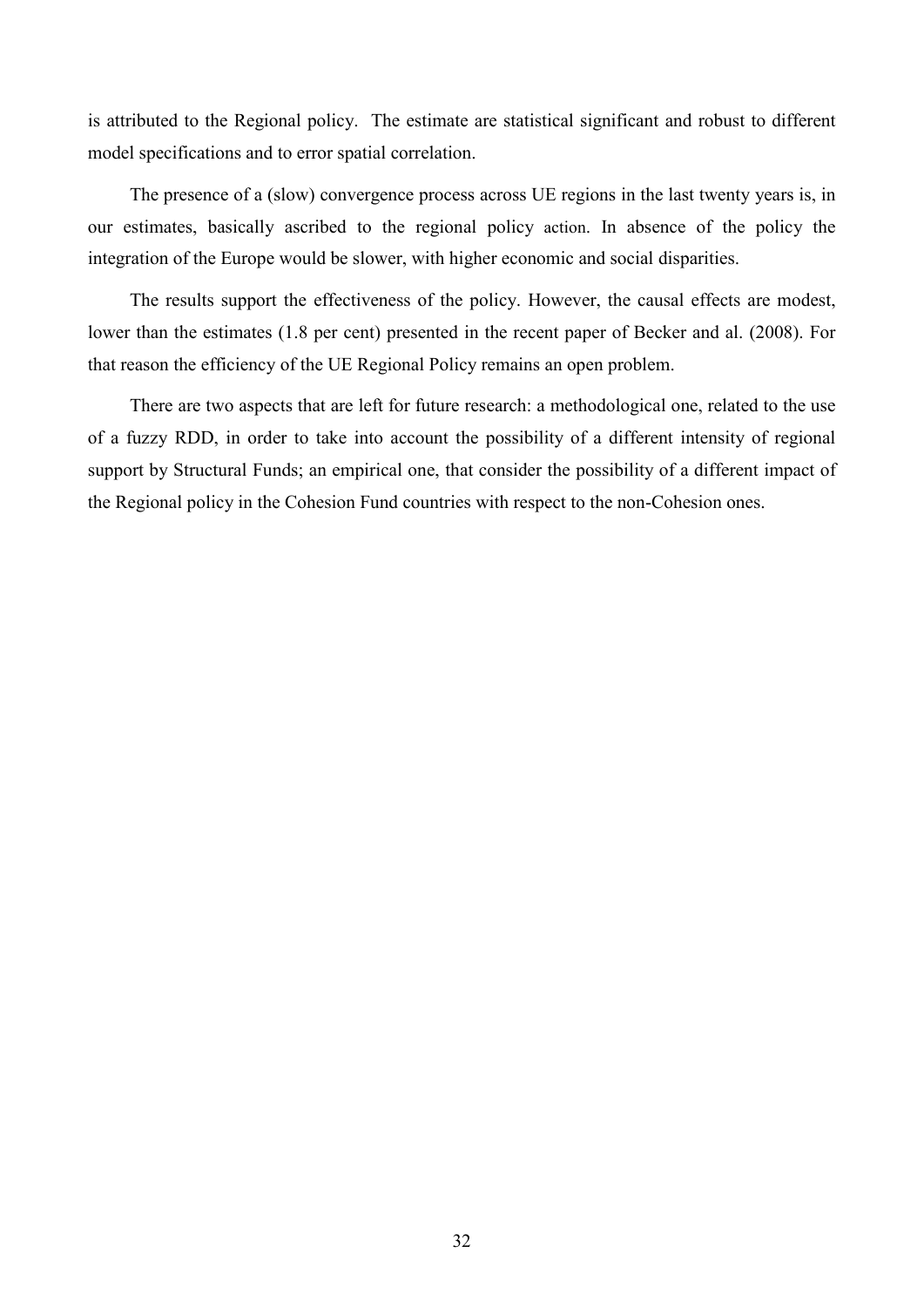### **References**

- Barry F., Bradley J., Hannan A. (2001). "The Single Market, the Structural Funds and Ireland's Recent Economic Growth", *Journal of Common Market Studies*, Blackwell Publishing, vol. 39(3), pp. 537-552, 09.
- Becker O., Egger P. H., von Ehrlich M., Fenge R. (2008). "Going NUTS: The effect of EU Structural Funds on regional performance", Stirling Economics Discussion Paper 2008-27, Department of Economics, University of Stirling.
- Beugelsdijk M., Eijffinger S.C.W. (2005). "The effectiveness of Structural Policy in the European Union: an empirical analysis for the EU-15 in 1995–2001", *Journal of Common Market Studies* (43), pp. 37-51.
- Boldrin M., Canova F. (2001). "Inequality and convergence in Europe's regions: reconsidering European regional policies", *Economic Policy*, 0(32), pp. 205-45.
- Bradley J., Fitz Gerald J. Kearney I. (1992). "The Role of the Structural Funds: Analysis of Consequences for Ireland in the Context of 1992", Research Series, Economic and Social Research Institute (ESRI), number PRS13.
- Bradley J., Modesto L., Sosvilla-Rivero S. (1995). "HERMIN: a macroeconomic modelling framework for the EU periphery", *Economic Modelling*, 12.
- Canova F., Marcet A. (1995). "The Poor Stay Poor: Non-Convergence Across Countries and Regions", CEPR Discussion Papers 1265, C.E.P.R. Discussion Papers.
- Cappelen A., Castellacci F., Fagerberg J., Verspagen B. (2003). "The impact of EU regional support on growth and convergence in the European Union", *Journal of Common Market Studies*, vol. 41, n. 4.
- Dall'erba S., Le Gallo J. (2008). "Regional convergence and the impact of European structural funds over 1989-1999: A spatial econometric analysis", Papers in Regional Science, Blackwell Publishing, vol. 87(2), pp. 219-244, 06.
- de la Fuente, A. and Vives, X. (1995). "Infrastructure and Education as Instruments of Regional Policy: Evidence from Spain", *Economic Policy*, vol. 10, No. 20, pp. 11–51.
- Ederveen S., de Groot H., Nahuis R. (2006), "Fertile soil for Structural Funds? A panel data analysis of the conditional effectiveness of European Cohesion Policy", *Kyklos*, vol. 59, n.1.
- Ederveen S., Gorter J., de Mooij R., Nahuis R. (2002). "Funds and Games: the economics of European cohesion policy", CPB Special publication n.41.
- European Commission (2007). "Fourth report on Economic and Social Cohesion", Office for Official Publications of the European Communities, Luxembourg.
- Fagerberg J., Verspagen B. (1996). "Heading for divergence? Regional growth in Europe reconsidered", *Journal of Common Market Studies*, 34 (3).
- Fan J., Gijbels I. (1996). "Local Poly nomial Modelling and Its Applications". Chapman and Hall, London.
- Fitz Gerald J. (2004). "Lessons from 20 years of Cohesion", Papers WP159, Economic and Social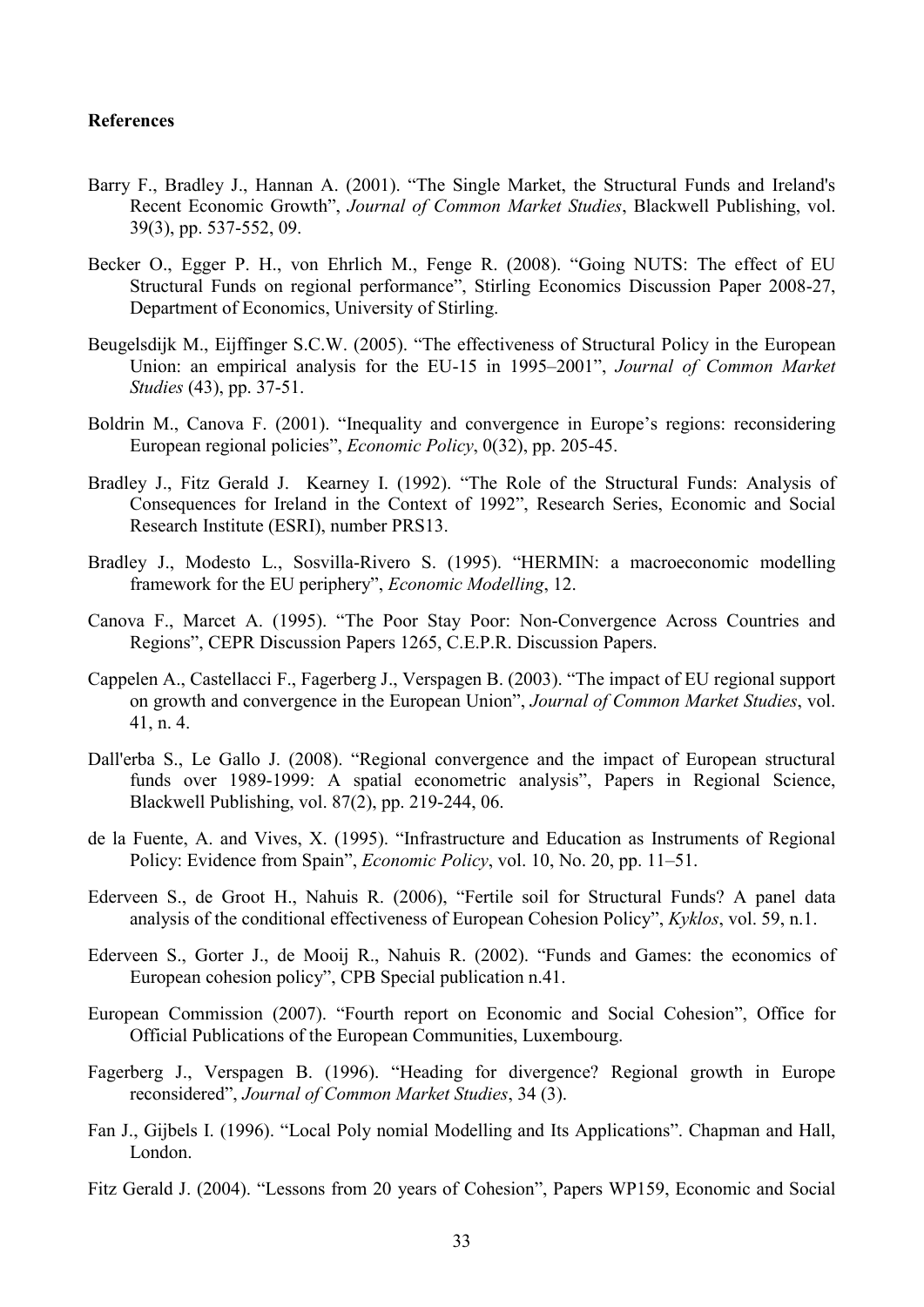Research Institute (ESRI).

- Hahn J., Todd P. E., van der Klaauw W. (2001). "Identification and Estimation of Treatment Effects with a Regression–Discontinuity Design", *Econometrica* 69: 201–209.
- Holland P. W. (1986). "Statistics and Causal Inference", *Journal of the American Statistical Association*, Vol. 81, No. 396, pp. 945-960.
- Imbens G., Kalyanaraman K. (2009). "Optimal Bandwidth Choice for the Regression Discontinuity Estimator", w. paper N. 14726 , NBER.
- Imbens G., Lemieux T. (2008). "The Regression Discontinuity Designs Theory and Applications", Journal of Econometrics 142(2): 611–614.
- Imbens G., Lemieux. T. (2008) "Regression Discontinuity Designs: A Guide to Practice," *Journal of Econometrics*, *142* (2), 615–635.
- Lee D. S. (2008). "Randomized Experiments from Non-random Selection in U.S. House Elections", *Journal of Econometrics* 142(2): 675–697.
- Lee D. S., Lemieux T. (2009). "Regression Discontinuity Designs in Economics", w. paper N. 14723, NBER.
- Manzella G.P., Mendez C. (2009). "The turning points of EU Cohesion policy", prepared for the Independent Report by Barca F., *An agenda for a reformed Cohesion Policy*.
- McCrary J. (2008). "Manipulation of the Running Variable in the Regression Discontinuity Design: A Density Test," *Journal of Econometrics*, *142* (2), 698–714.
- Mohl P., Hagen T. (2008). "Does EU Cohesion Policy Promote Growth? Evidence from Regional Data and Alternative Econometric Approaches", ZEW Discussion Papers 08-086, ZEW - Zentrum für Europäische Wirtschaftsforschung / Center for European Economic Research.
- Monfort P. (2009), "Regional convergence, growth and interpersonal inequalities across EU", prepared for the Independent Report by Barca F., *An agenda for a reformed Cohesion Policy*.
- Nichols A. (2007). "Causal Inference with Observational Data", STATA Press.
- Nichols A. (2007). "rd: Stata module for regression discontinuity estimation", http://ideas.repec.org/c/boc/bocode/s456888.html
- Roeger W. (1996). "Macroeconomic evaluation of the effects of Community Structural Funds interventions with QUEST II*"*, European Conference on Evaluation Methods for Structural Funds Intervention, Berlin, 2-3 December 1996.
- Stiglitz E., Sen A., Fitoussi J. P. (2009). Report by the Commission on the Measurement of Economic Performance and Social Progress, www.stiglitz-sen-fitoussi.fr.
- Thistlethwaite D. L., Campbell D. T. (1960). "Regression-Discontinuity Analysis: An Alternative to the Ex-Post Facto Experiment," *Journal of Educational Psychology*, *51*, 309–317.
- Vanhoudt P. (2000). "An Assessment of the Macroeconomic Determinants of Inequality", *Applied Economics*, Taylor and Francis Journals, vol. 32(7), pages 877-83, June.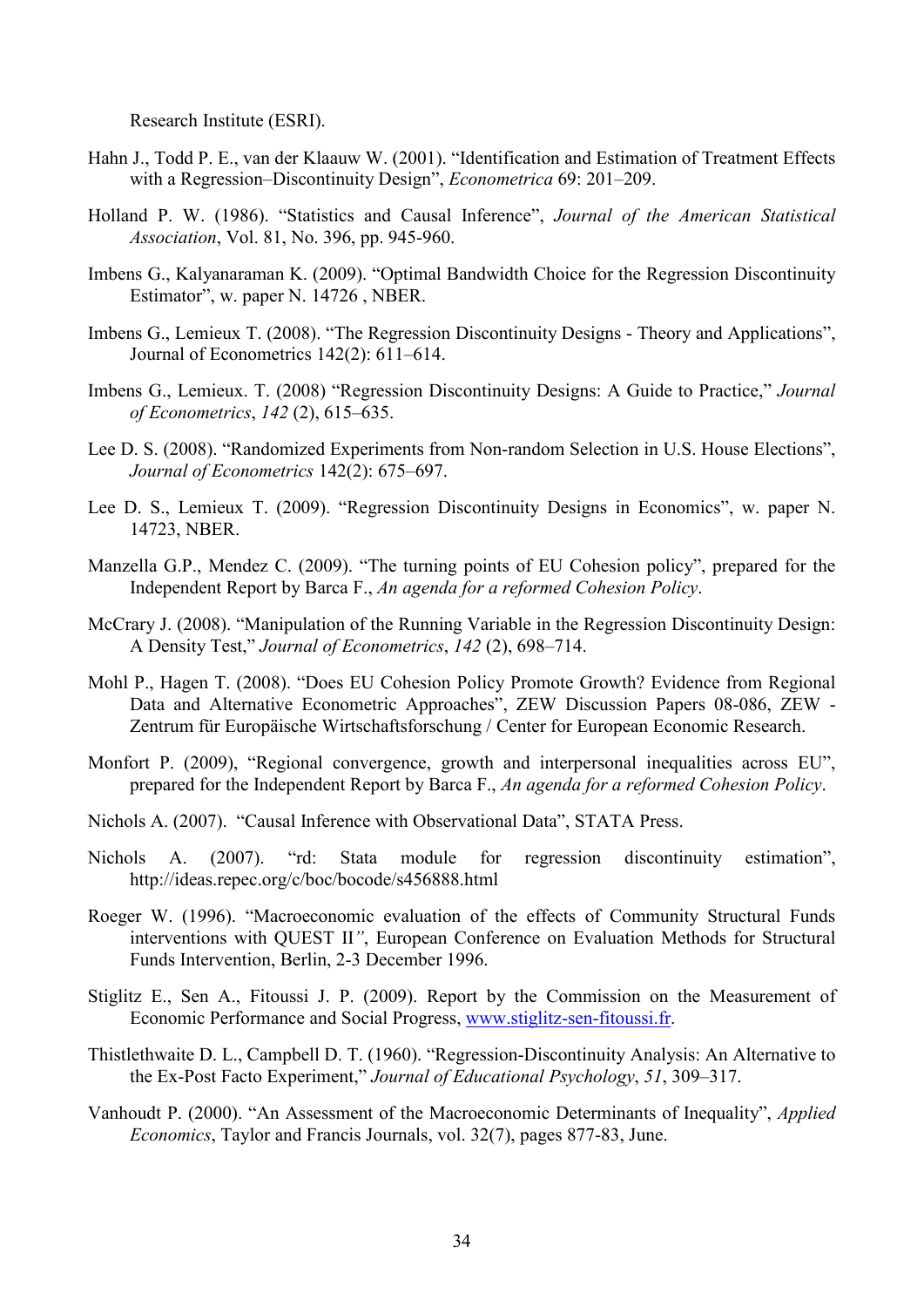### **Appendix**

### **A.1 – Further robustness proofs**





b) Half of optimal bandwidth